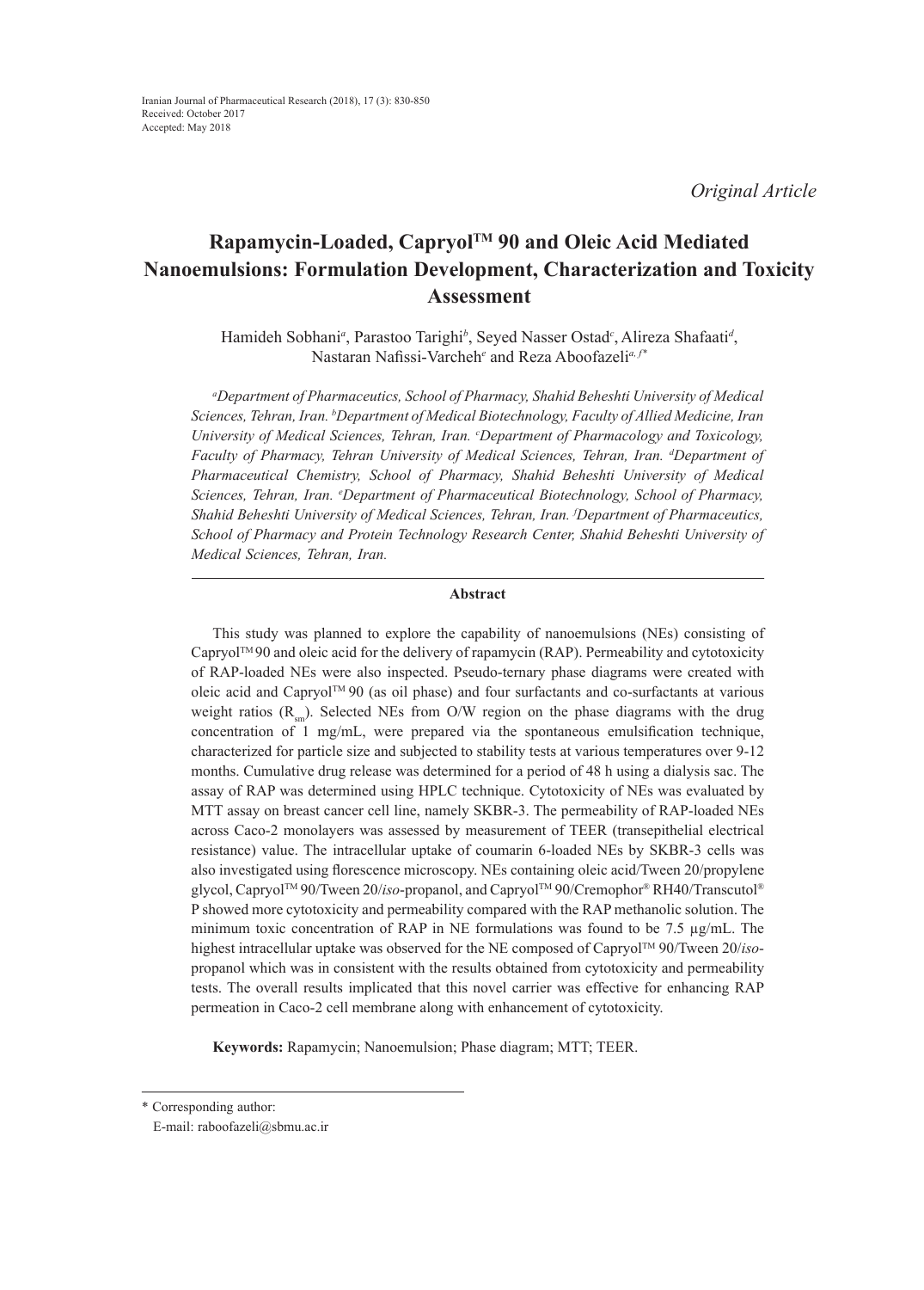#### **Introduction**

Rapamycin (RAP), also identified as sirolimus, is an antibiotic from macrolide family with both immunosuppressant and anti-tumor properties. It is extracted from *Streptomyces hygroscopicus*. It works by inhibition of the mammalian target of rapamycin (mTOR), as a member of protein kinase family. mTOR could control several cellular processes, comprising of cell growth, cell proliferation, as well as transcription and synthesis of protein. Previous investigations have pointed to mTOR as an ideal target for anti-cancer agents. RAP inhibits tumor growth by preventing tumor cell apoptosis, and angiogenesis. It suppresses immune actions by inhibition of T and B cell proliferation with the same mechanisms (1-4).

Despite the promising pharmacological activities, at the same time, RAP possesses some improper characteristics. RAP is an intensely hydrophobic drug and practically insoluble in water (2.6 µg/mL). Its sensitivity to gastric acid and high hepatic first-pass metabolism results in limited intestinal absorption and low oral bioavailability, respectively. On the other hand, this lipophilic drug is the substrate of CYP450 3A enzymes and P-glycoprotein (P-gp) efflux pump, present at cell membrane. These characteristics have been considered as significant factors that contribute to low oral bioavailability (5-13). In addition, RAP shows limited distribution to the site of action as a consequence of intensely partition into the erythrocytes (14).

Systemic administration of RAP could also produce a sum of adverse effects which could affect its therapeutic effectiveness. Extensive distribution in many organs, a very long half-life and a strong immunosuppressive effect following the systemic administration limit the long-term clinical application of RAP (15). RAP poor solubility in some common parenteral solvents (*e.g.*, ethanol, propylene glycol, propylene glycol) and the lack of any functional group with the ability to ionize in the pH range of 1-10, have consequently made the preparation of injectable formulations difficult (11, 16 and 17).

There are various methods available to formulate poorly water soluble drugs. Many investigations have been conducted to develop

new delivery systems for RAP, mainly in an attempt to increase the solubility and dissolution properties, to improve bioavailability and loading of drug, to increase the drug protection and stability, and to provide drug targeting and extended release pattern. Some examples are the use of poly(lactic-co-glycolic)acid (PLGA) microparticles (18, 19), poly(l-lactide-cocaprolactone-co-glycolide) (PLCG) nanofibers (20), chitosan/polylactic acid nanoparticles (21), liposomes (16), amphiphilic co-polymer micelles of poly(ethylene glycol)-b-poly(epsiloncaprolactone) (PEG-PCL) (17) and the application of solid dispersion and complexation techniques with different hydrophilic excipients (22).

Nanoemulsion (NE) is a kind of lipidbased formulation that has been the focus of much research due to its potential advantages from the pharmaceutical viewpoint. This selfemulsifying system is considered as a desirable carrier for improving the bioavailability of drugs with low water-solubility. Generally accepted, NEs are dispersions of oil and water with transparent or translucent appearance, stabilized by an interfacial layer composed of combined surfactant and co-surfactant molecules, with droplet size in the range of 50-200 nm. It has been reported in the literature that drug delivery by NEs is advantageous for some reasons; a) they have ultralow interfacial tensions and possess a relatively high kinetic stability, with no apparent droplet flocculation and coalescence (23, 24) (therefore, they are sometimes described as "Approaching Thermodynamic Stability") (25); b) the large interfacial areas associated with the presence of nano-droplets would affect the drug transport property (26); c) high solubilization capacity compared to simple micellar solutions; d) their long term physical stability offers advantages over unstable dispersions; e) they are easily prepared; f) they improve the solubility and the mucosal permeability of lipophilic compounds (27, 28); and g) they protect the sensitive drugs from hydrolysis and enzymatic degradations in physiologic environments (29- 32).

The main aim of this study was to attain an effective delivery system for RAP. It was hypothesized that by loading RAP in NEs, its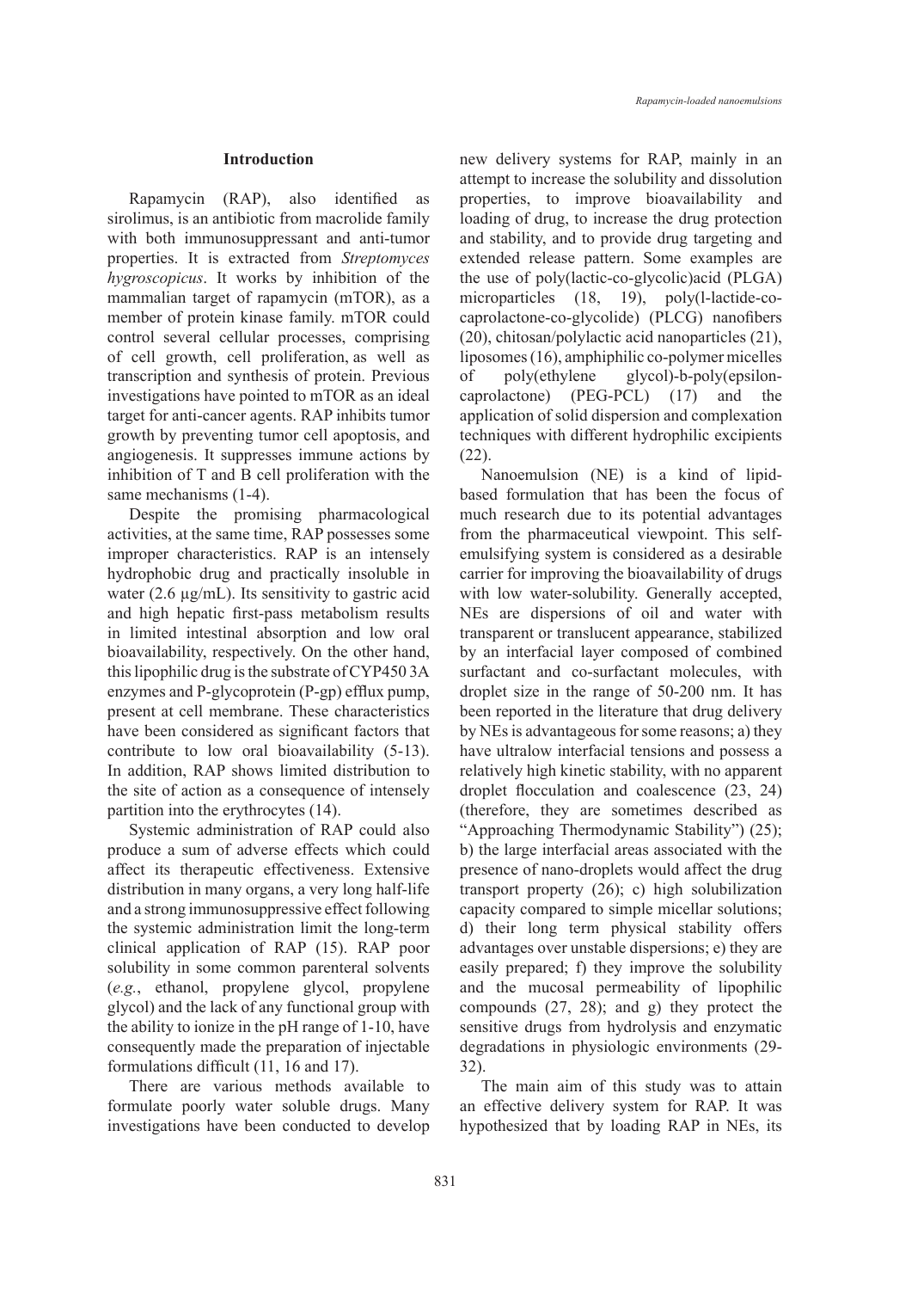bioavailability and anti-proliferative effect would increase. In the previous study, we developed and assessed the toxicity of triacetin-mediated NEs (33). The present investigation was planned to formulate and characterize Capryol™ 90 and oleic acid-based NEs. Capryol<sup>TM</sup> 90 and oleic acids were chosen as the oil phase for the drug solubilization. Finally, NEs permeability across Caco-2 cell monolayer and their cytotoxicity on SKBR-3 cell line were also evaluated.

#### **Experimental**

#### *Materials*

Tween 80, Tween 20, triacetin, *iso*-propanol, polyethylene glycol 400 (PEG 400), propylene glycol (PG) and methanol were purchased from Merck Chemical Co. (Germany). Labrasol (caprylocaproyl macrogol-8-glycerides) and Transcutol® P (diethylene glycol monoethyl ether) were gifted by Gattefosse Co. (France). Cremophor RH 40 was provided as a gift from Osvah Pharmaceutical Co. (Tehran, Iran). Penicillin-streptomycin (Pen strep) 100X and RPMI 1640 medium were provided from Biosera (England). Dulbecco's Modified Eagle's Medium (DMEM-high glucose), fetal bovine serum (FBS), trypsin-ethylenediamine tetraacetic acid (EDTA), 4-(2-hydroxyethyl)- 1-piperazineethanesulfonic acid (HEPES) and Hank's Balanced Salt Solution (HBSS) were prepared from PAA Laboratories GmbH (Austria). Trypan blue (0.4% w/v in PBS) and 3-(4,5-dimethylthiazol-2-yl)-2,5-diphenyl tetrazolium bromide (MTT) were provided from Sigma (USA) and DMEM F12 was obtained from Atocel (Austria). Purified water was collected from a Millipore Milli-Q plus Water Purification System (Millipore, France). Rapamycin (RAP; sirolimus, batch number SIRI0012) and Rapamune were purchased from Euticals Spa Co. (Italy), and Pfizer (Netherlands), respectively.

# *Construction of pseudoternary phase diagrams*

Mixtures of surfactants (Tween 20, Tween 80, Labrasol® and Cremophor® RH 40) and cosurfactants (Transcutol P, *iso*-propanol, PEG and PG) at different surfactant/co-surfactant weight ratios ( $R_{\rm sm}$ ; namely, 1:2, 1:1, 2:1) were prepared. Appropriate amounts of oleic acid or Capryol™ 90 were mixed with the appropriate amounts of the surfactant mixture phase, in order to prepare oil-surfactant mixtures with three weight ratios (1:9 to 9:1). The samples were mixed in capped vials at room temperature till a transparent solution was prepared. For construction of phase diagrams, the samples were titrated with distilled water and agitated for a necessarily long time to attain the equilibrium. Each titration was checked both visually and through cross-polaroids for determining the clarity and birefringent liquid crystalline phase, respectively. Triangle phase diagrams were plotted with the three apices demonstrating a fixed  $R_{\rm sm}$ , oil and water contents. All mixtures, produced optically transparent or translucent, non-birefringent, isotropic solutions at low oil and low water domains were termed oil in water ( $o/w$ ) and water in oil ( $w/o$ ) NEs, respectively.

# *High performance liquid chromatography*

The samples were assayed by a previously described HPLC method (34). HPLC analysis was implemented on Knauer HPLC system (Germany), comprising of a UV detector (Smartline 2500), pump (Smartline 1000), and software (Chromgate V3.1.7). Separation was done by using a reversed phase C8 column (MZ,  $15 \times 4.6$  mm, 5  $\mu$ m, MZ Analysentechnik GmbH, Germany). A suitable guard column was also used. A combination of methanol : water (80:20 v/v) was used as mobile phase that freshly prepared and degassed every day. Column temperature was fixed at 57 °C (Knauer, Germany). The injection of samples was performed on a Reodyne injector equipped with a 20 μL loop. UV detector was set at 277 nm. The method was confirmed for RAP assay with respect to specificity, linearity, precision (intra/ inter-day RSD), and accuracy.

# *Determination of rapamycin solubility in oleic acid and CapryolTM 90*

The solubility of RAP in oleic acid and  $Capryol^{TM}$  90 was assessed by addition of excess quantity of the drug in 1 mL of the each oil. The mixture was agitated at room temperature for 72 h to be equilibrated. The excess of the drug was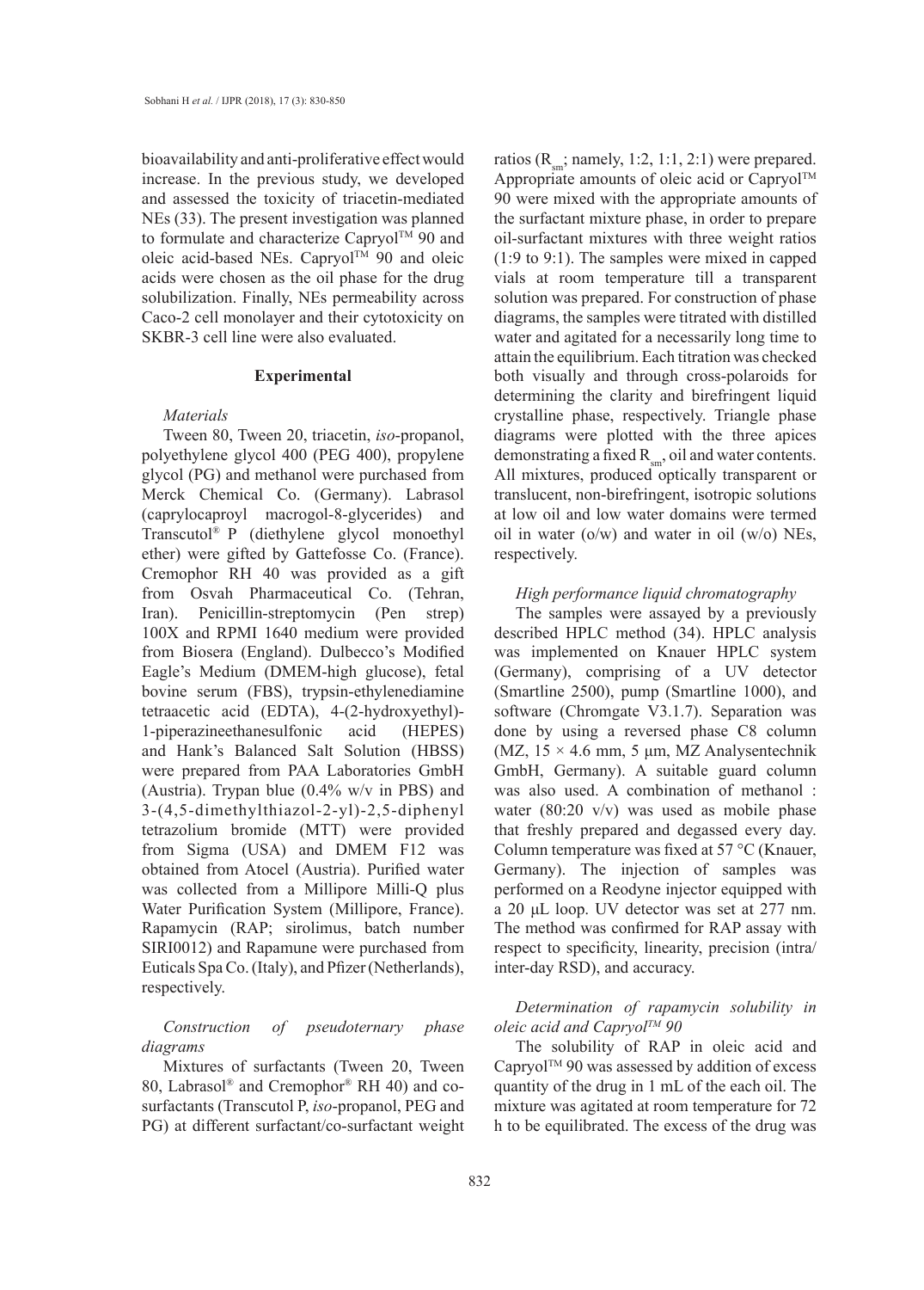removed and the sample was centrifuged for 15 min at 14000 rpm. The supernatant was filtered through 0.2 µm membrane filter. The solubility of RAP was then estimated by the abovementioned HPLC method.

# *Preparation of nanoemulsions containing rapamycin*

The type of components and their required concentrations which lead to the production of NEs were determined by construction of pseudo-ternary phase diagrams. Following the determination of o/w NE regions on the phase diagrams, those systems that indicated a relatively extended o/w NE domain and that allowed to choose an oil content for complete solubilization of the drug, were selected. Following the preparation of the selected blank NEs and measurement of their particle size, those systems with the particle size of less than 100 nm and polydispersity index (PDI) of less than 0.5 which remained transparent/translucent after 72 h storage at room temperature, were chosen for drug loading.

RAP-NEs were prepared using spontaneous emulsification technique. One mg of RAP was added to 1 mL of mixture containing oil/ surfactant/co-surfactant with constant stirring, using a mechanical stirrer, until a transparent solution was obtained. Finally, the required amount of water was added and the mixture was agitated gently until a transparent/translucent NE was achieved.

# *Measurement of particle size and zeta potential*

The size of particles, PDI, and zeta potential of all NEs containing RAP were measured, using Malvern Zetasizer (Nano-ZS, Malvern Instruments, Worcestershire, UK), with Nano-ZS software for data analysis. All analyses were implemented three 3 times.

### *Transmission electron microscopy (TEM)*

To observe the two-dimensional, relative size morphology of RAP-loaded NE particles, a drop of the sample was directly deposited on the holey film grid and after drying, the images were taken with magnification of 11000, using a transmission electron microscope

#### (Philips CM30, Netherlands).

#### *In-vitro drug release*

The profile of RAP release from the developed NEs was assessed by the dialysis bag method. Dialysis bags (MWCO 12 KD, Iran) were placed in distilled water for 24 h and kept refrigerated until usage. One mL of the drugloaded NE (containing 1 mg RAP) was packed in a dialysis bag, which was then sealed with clips at both ends and placed in release medium (100 mL water having 0.05% w/v Tween 80). The assembly was stirred with speed of 100 rpm at  $37 \pm 1$  °C and the aliquots of 2 mL were taken from the dissolution media at predetermined certain times (1, 2, 4, 8, 12, 24, 36 and 48 h). The same volume of fresh media was added to ensure the sink condition. The samples were evaluated for drug content using an HPLC method as described above.

### *Stability tests*

Developed RAP-loaded NEs were subjected to stability test. The samples were stored at 4, 25, and 40 °C and also, their stability was checked over a period of 9-12 months. Phase separation, particle size, PDI, and drug content of NEs were then assessed.

#### *Cell culture*

Live SKBR-3 cells (National Cell Bank of Iran Code: 207) were purchased from Pasteur Institute of Iran (passage number: 8). The cells were cultured in 25 cm<sup>2</sup> plastic flasks (Nunc, Denmark) in an enriched media containing 84% v/v Dulbecco′s Modified Eagle's Medium (DMEM high glucose), 15% v/v FBS and 1% v/v penicillin-streptomycin-100x (pen-strep) and incubated in a controlled moistened incubator having 5%  $CO_2$  and 95% air at 37 °C. The culture medium of flask was altered every two days. To passage the cells after reaching to 70- 80% cell consistency, the cells were trypsinized with trypsin-EDTA (1x) and resuspended in the culture medium and kept at 37 °C. The cells with passage number up to 20 were used for cytotoxicity study.

For permeability study, Caco-2 cell line (passage number 40-50) was used. The cells were incubated at 37  $^{\circ}$ C in 75 cm<sup>2</sup> plastic flasks in a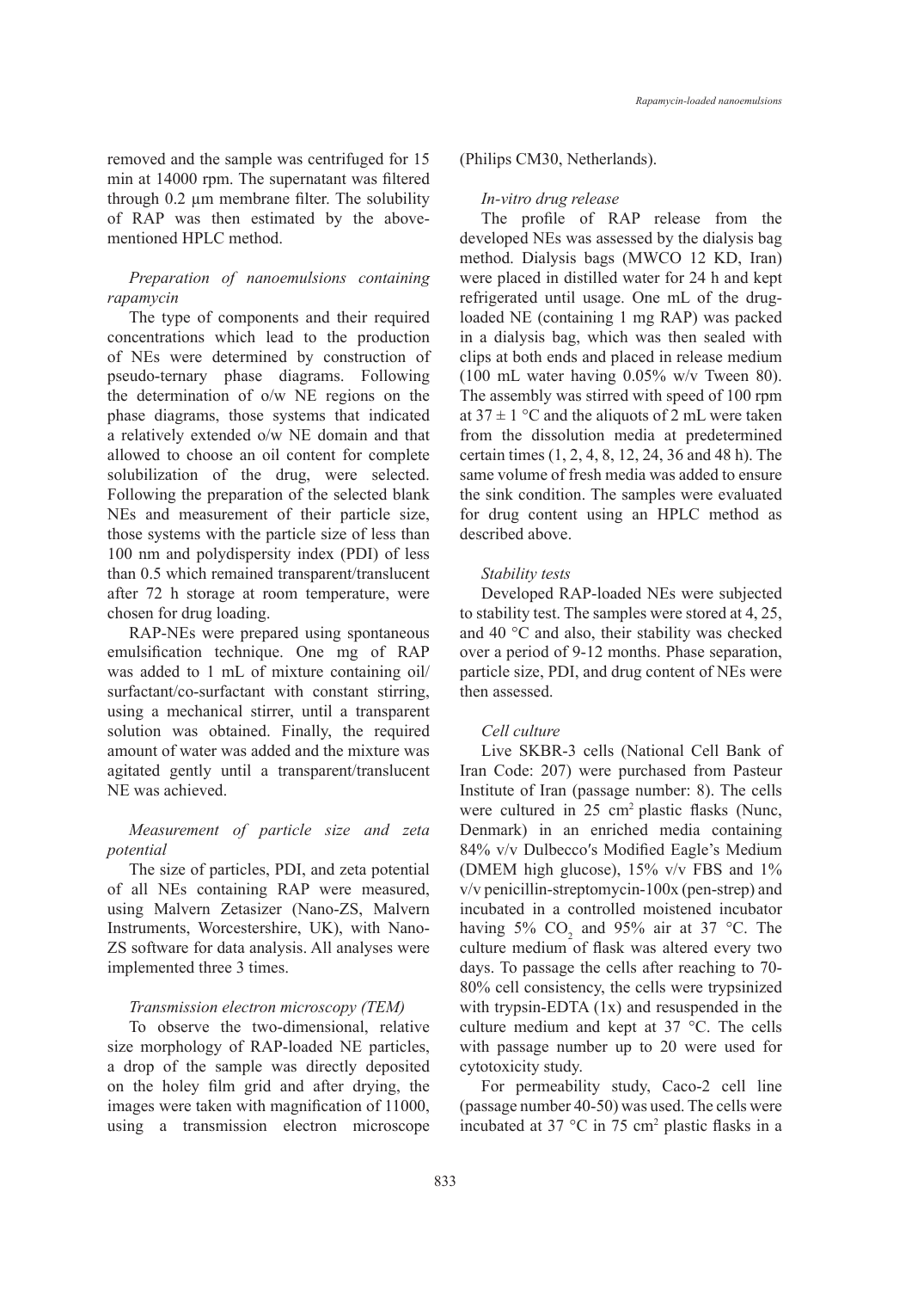controlled moistened atmosphere of 5%  $CO<sub>2</sub>$  and 95% air, using 15 mL of a medium containing 50% v/v RPMI 1640, 34% v/v DMEM F12,15% v/v FBS and 1% v/v penicillin-streptomycin (100 IU/mL). Culture medium was replaced every two days. At final stage, the cells were trypsinized with trypsin-EDTA (1x), passaged and maintained for 7 days to reach the 80-90% confluency. The cells with a passage number up to 20 were used for cytotoxicity studies.

#### *Cytotoxicity assay*

Cytotoxicity of drug-free and drug-loaded NEs was evaluated, using MTT to assess the viability of cells (35). The cells at the density of  $1 \times 10^4$  viable SKBR-3 cells per well were cultured in 96-well microplate and incubated for 48 h to allow the cell attachment. The cells were incubated with blank NEs, RAP-loaded NEs, and RAP-methanolic solution with the final drug concentrations of 7.5, 10, and 15 nM, respectively, in an atmosphere of 5%  $CO<sub>2</sub>$  at 37 °C for 48 h. For each concentration, three wells were used per plate. Two wells were allocated for negative (treated with medium only) and positive (treated with DMSO) controls. After washing with PBS, the cells remained in contact with 20  $\mu$ L of MTT solution (5 mg/ mL) at 37 °C. Following 4 h incubation, 100 µL of DMSO was then added to each well, while stirring vigorously, in order to dissolve formazon crystals. The optical absorbance of each well was measured using enzyme-linked immunosorbent assay reader (Anthous 2020; Anthos Labtec Instruments, Salzburg, Austria) at the wavelength of 550 nm. The cell viability was finally determined as a percentage of the negative control.

# *Measurement of Transepithelial Electrical Resistance (TEER)*

Semipermeable polycarbonate filter inserts (Nunc 12-well transwell plates, pore size  $0.4 \mu m$ , surface area  $13 \text{ cm}^2$ ) were used to seed Caco-2 cells. The filters were precoated with 100 µL of diluted rat tail collagen (type Ι) solution (in 0.1 N acetic acid with the ratio of 1:9) in an attempt to enhance the cell adhesion. Coated filter inserts were incubated overnight to become dried. The cells with density of  $4 \times 10^5$  cells/cm<sup>2</sup> were then seeded on polycarbonate filters (36, 37). Transepithelial electrical resistance (TEER) of Caco-2 cell monolayer was measured for 21 days after seeding the cells on the filter to estimate the monolayer integrity. EVOM 2 voltohmmeter with chopstick electrodes (World Precision Instruments, Sarasota, USA) was employed for TEER measurement. Culture medium at both apical (500  $\mu$ L) and basolateral sides (1500 µL) was changed every other day. Mean TEER values across the Caco-2 cell monolayers were measured with the formula below:

$$
TEER = (R_{\text{monolayer}} - R_{\text{blank}}) \times A (Q.cm^2)
$$

where  $R_{\text{monolayer}}$  indicates the resistance of Caco-2 monolayer, A is the available surface area of the filter inserts and  $R_{\text{blank}}$  shows the resistance of inserts without Caco-2 monolayer. TEER values between 200-400 Ω.cm<sup>2</sup> show a good integrity of the cell monolayer. TEER evaluation were also performed during the permeation study at the specific times  $(0, 1, 2, 3, 4, 8$  and  $24$  h) after the permeation tests in order to assess the effects of NEs on opening the tight junction barriers.

### *Transport study*

To conduct the transport tests, the cells were washed twice with PBS and incubated with transition buffer comprising HPSS (pH 7.4) supplemented with 25 mM HEPES for 30 min. After removing the transition buffer, RAPloaded NEs and RAP methanolic solution were placed in the apical side of cell monolayer at the concentration of 1 mg/mL. Transition buffer (1.5 mL) was placed in the basolateral side of the monolayer. All transport analysis was performed at 37  $\degree$ C from apical (A) to basolateral (B) direction of cell monolayer. The samples were taken at predetermined time intervals (0, 1, 2, 3 and 4 h) from the basolateral side and analyzed with HPLC method described above. The apparent permeability coefficient  $(P_{app})$ was finally calculated according to the formula below:

$$
P_{app} = Q/(A \times t \times C_0)
$$

where Q is the cumulative amount of the drug in the receptor compartment, A represents the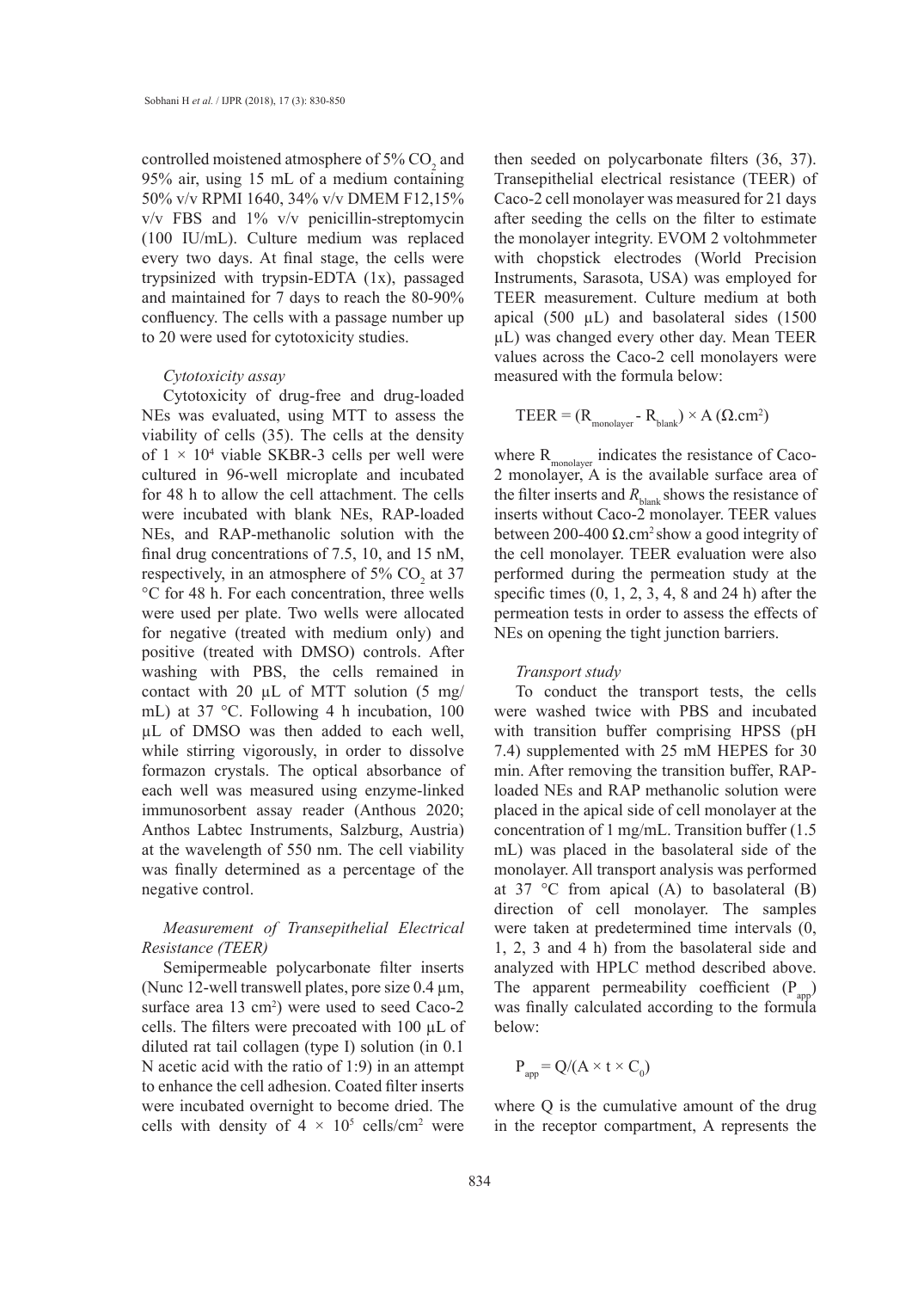surface area of filter, t is the time of sampling and  $C_0$  indicates the primary drug concentration in the apical compartment.

# *Cellular uptake of nanoemulsions*

In a 12-well plate, SKBR-3 cells were cultured with density of 40000 cells per well and incubated in the presence of NEs loaded with coumarin 6 and also methanolic solution of coumarin 6 (as the control) at a concentration of 0.5 µg/mL. After 6 h, the cells were washed with PBS and the cellular uptake of coumarin 6-loaded NEs was then evaluated using fluorescence microscopy. The intensity of fluorescent color in each obtained image was finally determined.

#### *Statistical analysis*

Data are reported as mean  $\pm$  SD. Statistical study of differences between the samples was carried out using one-way ANOVA and an appropriate post-test, if necessary. The level of probability, 0.05, was considered as the level of significance.

# **Results and Discussion**

### *Phase behavior studies*

Phase diagrams of systems comprising of two different oils (oleic acid and Capryol<sup>TM</sup> 90), four different surfactants and co-surfactants at three  $R_{\text{cm}}$  were constructed. Due to the small o/w NE area in the presence of oleic acid and because of the similarities between the phase diagrams constructed with Capryol™90, in order to avoid overcrowding of the report, only the phase diagrams of systems composed of Capryol<sup>TM</sup> 90/Tween 20 are presented diagramatically. Wherever appropriate, any differences between phase behaviors observed with other surfactants are mentioned in the text. Figures 1-4 illustrate the diagrams of Capryol<sup>TM</sup> 90/Tween 20 mixtures in the presence of all co-surfactants.

As can be seen, a mixture of Capryol<sup>TM</sup> 90/ Tween 20 can produce three different transparent areas, including a transparent/translucent domain in the water-rich region, a transparent domain in the oil-rich part and a surfactant–rich (SR) area, designated as o/w, w/o, and SRA, respectively (except for Tween  $20/PEG 400/water$  at R<sub>sm</sub> of 1:2), the extent of which depended upon

the nature of co-surfactant and  $R_{\rm sm}$ . It should be noted that since accurate determination of the boundaries between the NE domains and SR region was difficult, the area with the extension up to 50% w/w surfactant mixture was considered as NE, above which the area was labeled as SR domain. Despite some differences between the phase diagrams, it is advantageous to mention the similarities. Generally, the following generalizations can be made about the systems studied:

### *CapryolTM 90 systems*

- In most systems, regardless of the type of surfactant and co-surfactant, the change of  $R_{sm}$  did not affect the extent of NE area significantly.
- Except for Labrasol®/*iso*-propanol and Tween 80/*iso*-propanol systems, all three o/w, w/o and SR domains were observed,
- The extent of NE domain in the presence of co-surfactants followed the order of *iso*propanol > Transcutol®  $P > PG > PEG$  400.
- Transparent o/w NE formulations were generally prepared with low viscosity. However, few systems were translucent especially at high water content.
- The extent of NE increased as the amount of surfactant mixture increased.
- The largest o/w NE area was seen in the presence of Cremophor® RH40 and Transcutol® P, whereas the smallest domain was observed in the presence of Labrasol® and PG.
- No NE area was detected in formulations composed of Labrasol®, PEG 400 and Capryol™ 90.
- No liquid crystal phase was observed in all formulations.
- None of the systems with less than 10 wt% total surfactant concentrations could solubilize water.

#### *Oleic acid systems*

- In most formulations, depending upon the type of the co-surfactant and  $R_{\text{max}}$ , w/o NE region with various extents was observed.
- No o/w NE can be produced in the presence of PEG 400 as the co-surfactant.
- Water and oil solubilizing capacities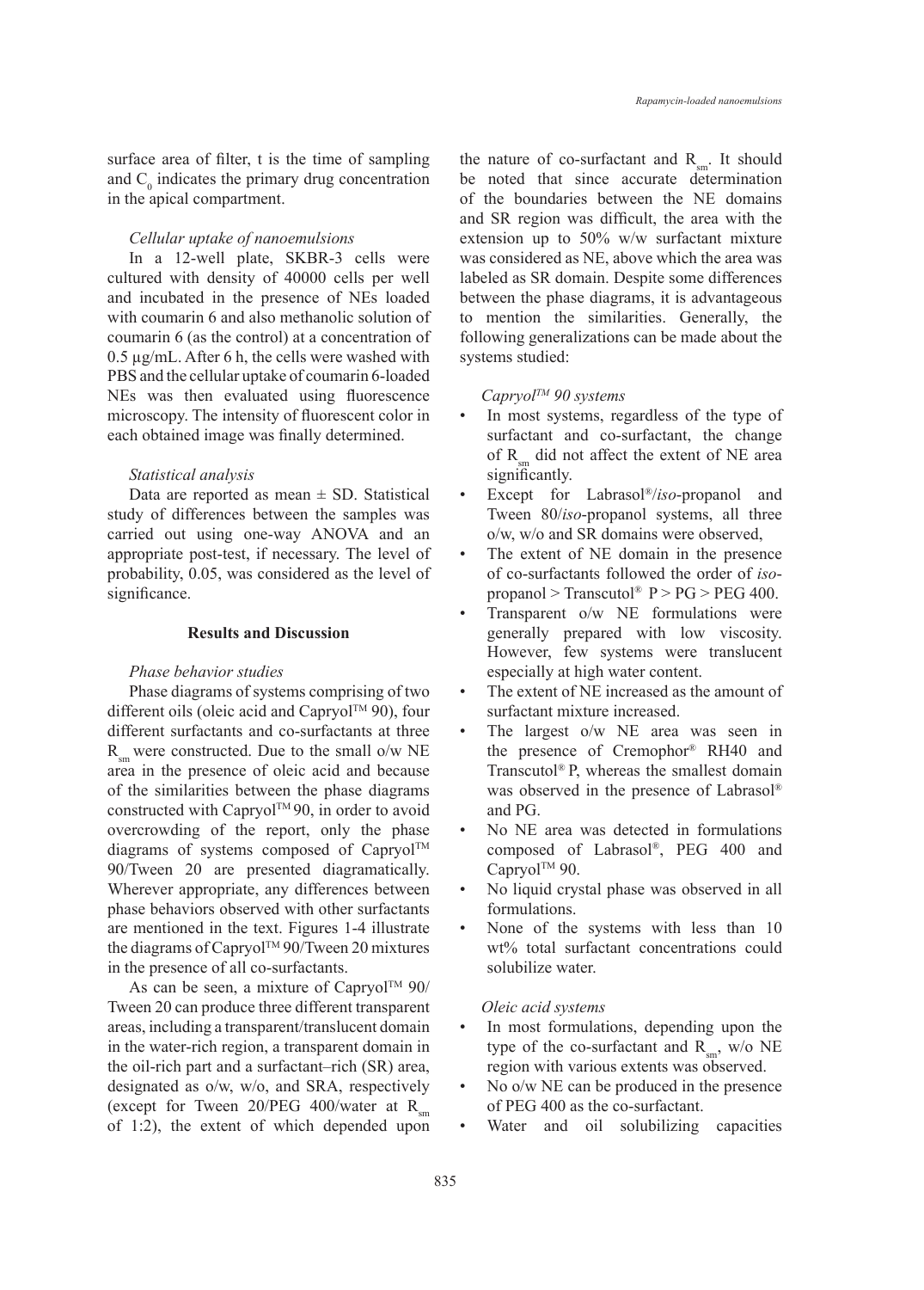increased with increasing surfactant/cosurfactant content, irrespective of the  $R_{\rm sm}$ .

- By using PG as the co-surfactant, a very narrow o/w NE region was observed in a few systems, such as Labrasol®/PG ( $R_{\rm sm}$  of 2:1) and Tween 20/PG ( $R_{\text{sm}}$  of 1:2).
- Regardless of type of surfactant, *iso*propanol seemed to be the most appropriate co-surfactant for producing o/w NEs.
- In most formulations, a change of  $R_{sm}$  could constructed affect the phase behavior.
- No liquid crystal phase was observed in all formulations.
- O/w NE formulations generally appeared to be transparent with low viscosity. However, Labrasol and Cremophor® RH 40 in the

presence of *iso*-propanol at  $R_{\rm sm}$  of 1:1 and 1:2 were translucent at high water content.

None of systems with less than 10 wt% total surfactant concentrations could solubilize water**.**

*Selection of o/w nanoemulsions from phase diagrams*

systems composed of Tween 20, Tween 80, and Composition and Cremophor RH 10 in the presence of *iso-propagala* and Cremophor RH 10 in the presence of *iso-propagala* and *iso-propagala* and *iso-propagala* and *iso-propaga* Based on the extent of o/w region on the constructed phase diagrams, o/w NEs were selected for drug incorporation, considering the minimum possible surfactant/co-surfactant concentration, allowing the access to the enough O/w NE formulations generally appeared to oil content for complete solubilization of RAP and achievement of stable RAP-loaded NEs without any drug precipitation. Among 48 systems containing oleic acid and 48 systems



**Figure 1.** Phase diagrams of quaternary systems containing Capryol<sup>TM</sup> 90/Tween 20: Transcutol® P/water at (A)  $R_m$  of 1:1; (B)  $R_m$  of 1:2; and (C)  $R_m$  of 2:1 (O/w, w/o and SR represent oil-in-water, water-in-oil and surfactant-rich areas, respectively).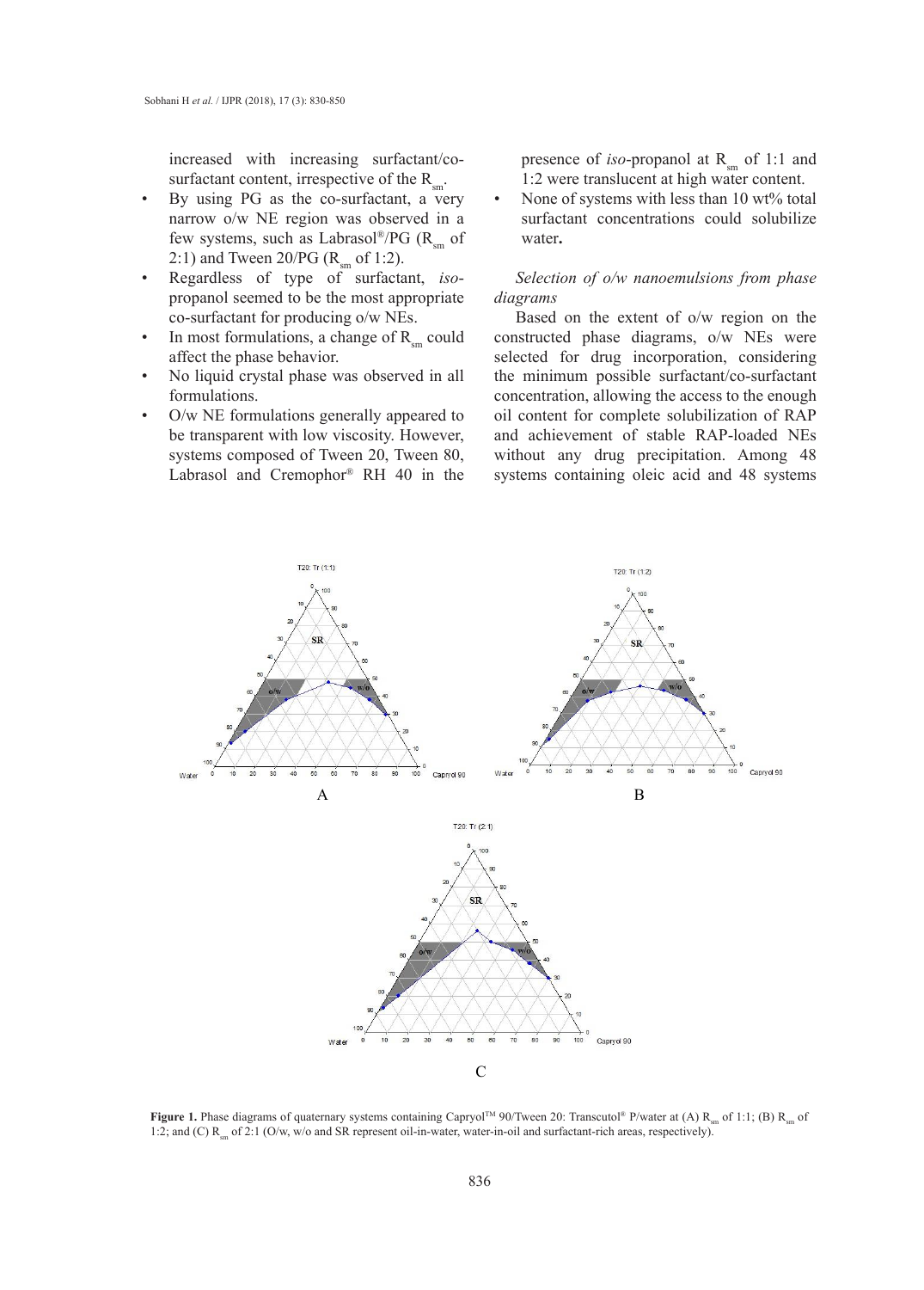

Figure 2. Phase diagrams of quaternary systems containing Capryol<sup>TM</sup> 90/Tween 20: iso-propanol/water at (A)  $R_{\rm sm}$  of 1:1; (B)  $R_{\rm sm}$  of 1:2; and  $(C)$   $R_{sm}$  of 2:1 (O/w, w/o and SR represent oil-in-water, water-in-oil and surfactant-rich areas, respectively).

surfactant concentration of 40% w/w. composed of Capryol™ 90, only 10 and 13 formulations showed the desired features, respectively, and therefore they were selected for characterization studies concerning the particle size and clarity. Finally, those systems with particle size of less than 100 nm, PDI of less than 0.5 which were clear after 72 h were selected for drug loading (1 mg RAP/mL of NE) and further investigations. Table 1 presents the components of all blank NEs chosen from the phase diagrams and indicates those systems that were used for drug incorporation, at a fixed total

Pharmaceutical acceptability and safety of components are the most important criteria which should be considered in the formulation of NEs with appropriate characteristics. Appropriate mixture of oil, surfactant, and co-surfactant could result in a wide and efficient NE area (38).

Surfactants are adsorbed at water/oil interface, resulting in a reduction in the interfacial tension to a very small value and could produce a film around the droplets with a proper curvature at the interface (41, 42). However, for the formation of a NE, a single surfactant is rarely able to provide a low interfacial tension and therefore, the addition of a co-surfactant is usually necessary. It has been reported in the literature that without a co-surfactant, an extremely inflexible surfactant film may form,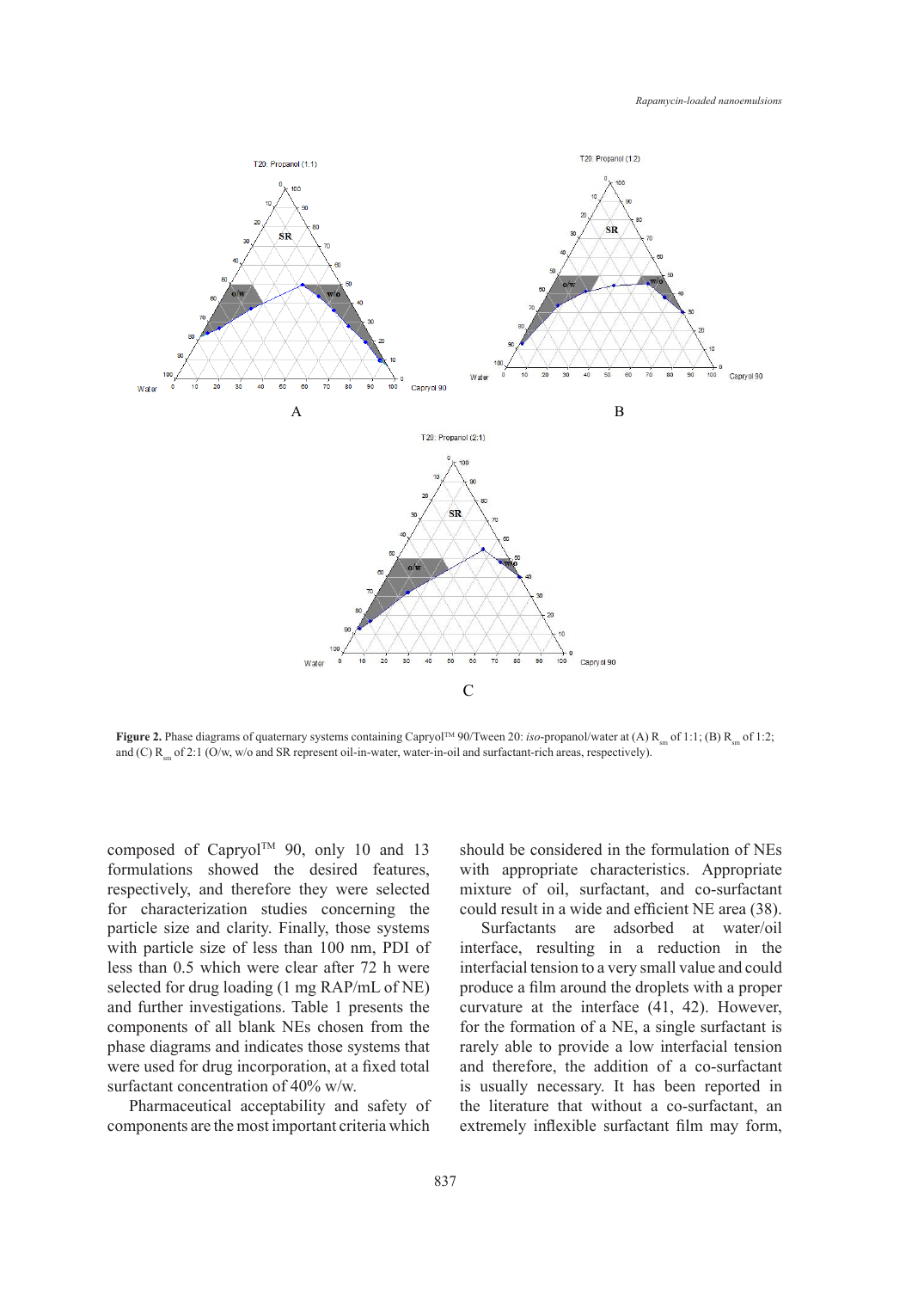

Figure 3. Phase diagrams of quaternary systems containing Capryol<sup>TM</sup> 90/Tween 20/ PG/ water at (A)  $R_{sm}$  of 1:1; (B)  $R_{sm}$  of 1:2; and (C)  $R<sub>sm</sub>$  of 2:1 (O/w, w/o and SR represent oil-in-water, water-in-oil and surfactant-rich areas, respectively).

leading to the production of nanoemulsions in very limited range of component concentrations (41, 42). Therefore, co-surfactant molecules (such alcohols with short and medium chain length) are frequently used to further decrease the interfacial tension, increase the fluidity of the interfacial film allowing various curvatures (43- 47), reduce the bending stress of the boundary surface causing spontaneity of emulsification, lowering of size and polydispersity of droplets (44, 48).

The weight ratio of surfactant/co-surfactant has also been reported to have an important impact on size distribution, position, and the extent of NE area (42, 49, and 50). In this

investigation,  $R_{sm}$  of 1:1, 1:2, and 2:1 was selected to evaluate the effect of increasing/ decreasing concentrations of surfactants and cosurfactants.

### *Solubility*

Drug solubility in oil phase is a main prerequisite for the production of a stable NE formulation (26, 43). As a result of low solubility, many formulations would face with precipitation before in-situ solubilization (39). For the production of a stable NE formulation, solubility of drug in oily component is usually needed to be determined. The higher drug solubility in oil phase, the less need for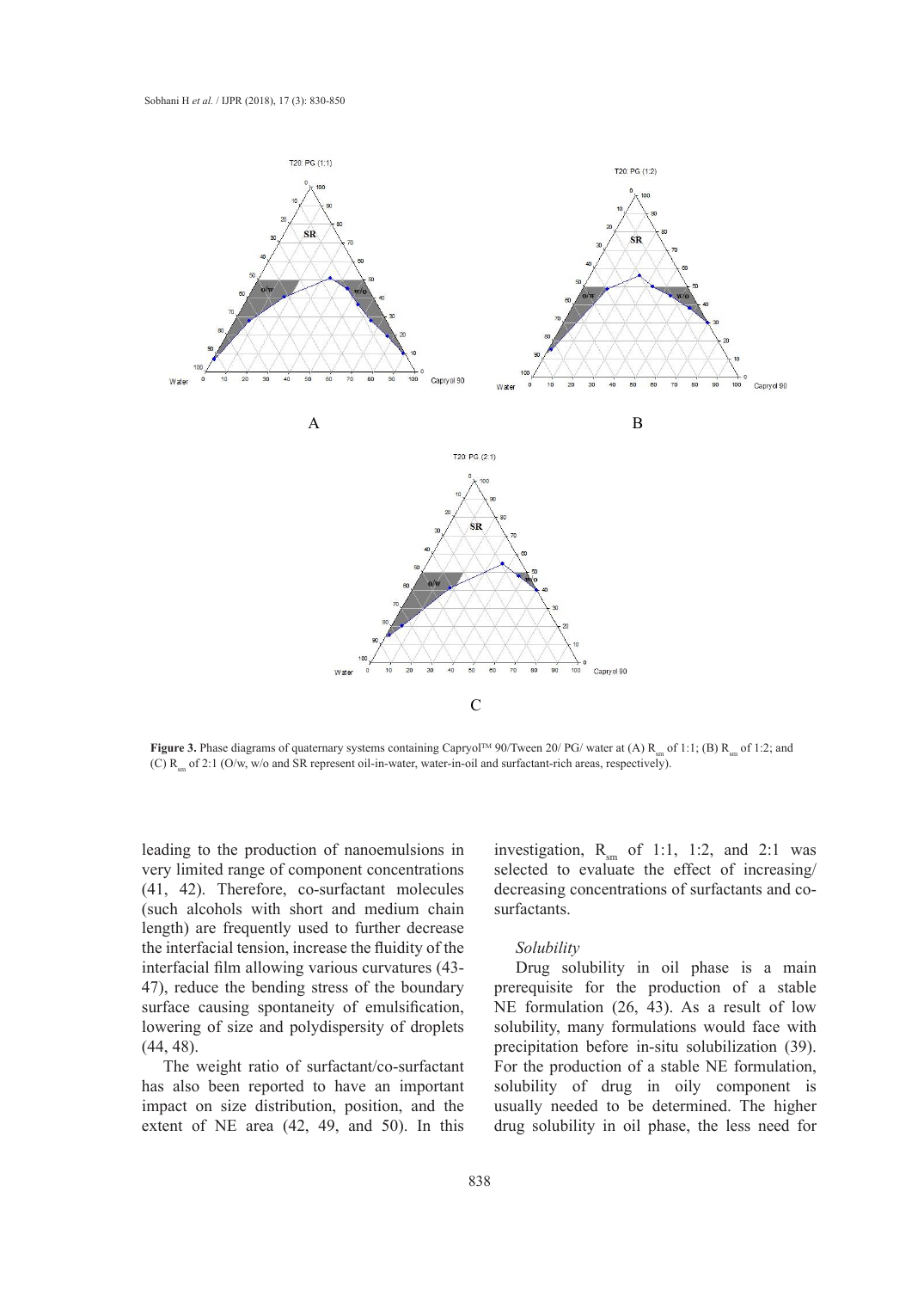

**Figure 4.** Phase diagrams of quaternary systems containing Capryol<sup>TM</sup> 90/Tween 20/PEG 400/water at (A)  $R_{sm}$  of 1:1; (B)  $R_{sm}$  of 1:2; and  $(C)$  R<sub>sm</sub> of 2:1 (O/w, w/o and SR represent oil-in-water, water-in-oil and surfactant-rich areas, respectively).

incorporation of surfactants and co-surfactants (51, 52). Solubility measurement showed that RAP's solubility in Capryol™ 90 and oleic acid was  $3.14 \pm 0.02$  mg/mL and  $37.53 \pm 0.23$  mg/ mL, respectively, which denote the potential of these oils for RAP solubility.

### *Particle size and polydispersity index*

Average particle size and size distribution of RAP-loaded NEs were evaluated by dynamic light scattering technique. PDI was also determined to provide information about the deviation from the mean size. PDI is a measure of droplet size uniformity. The higher the polydispersity, the lower the uniformity

of the particle size in the formulation. Table 2 represents the results of size and PDI analysis. As can be seen, nearly in all systems, the average size of the NE droplets was less than 100 nm. Formulation F78 containing oleic acid/ Cremophor® RH 40/Transcutol® P at the  $R_{cm}$  of 2:1 yielded a nanoparticle diameter of 26.85 nm with a PDI of 0.584, whereas F124 containing CapryolTM 90/Cremophor RH40/Transcutol® P at the  $R_{\text{sm}}$  of 1:1 showed a nanoparticle diameter of 100.28 with a PDI of 0.482.

Although small differences were observed, however, all of the formulations investigated were composed of nano range droplets  $(\leq 100$ nm). PDI is a measure of droplet size uniformity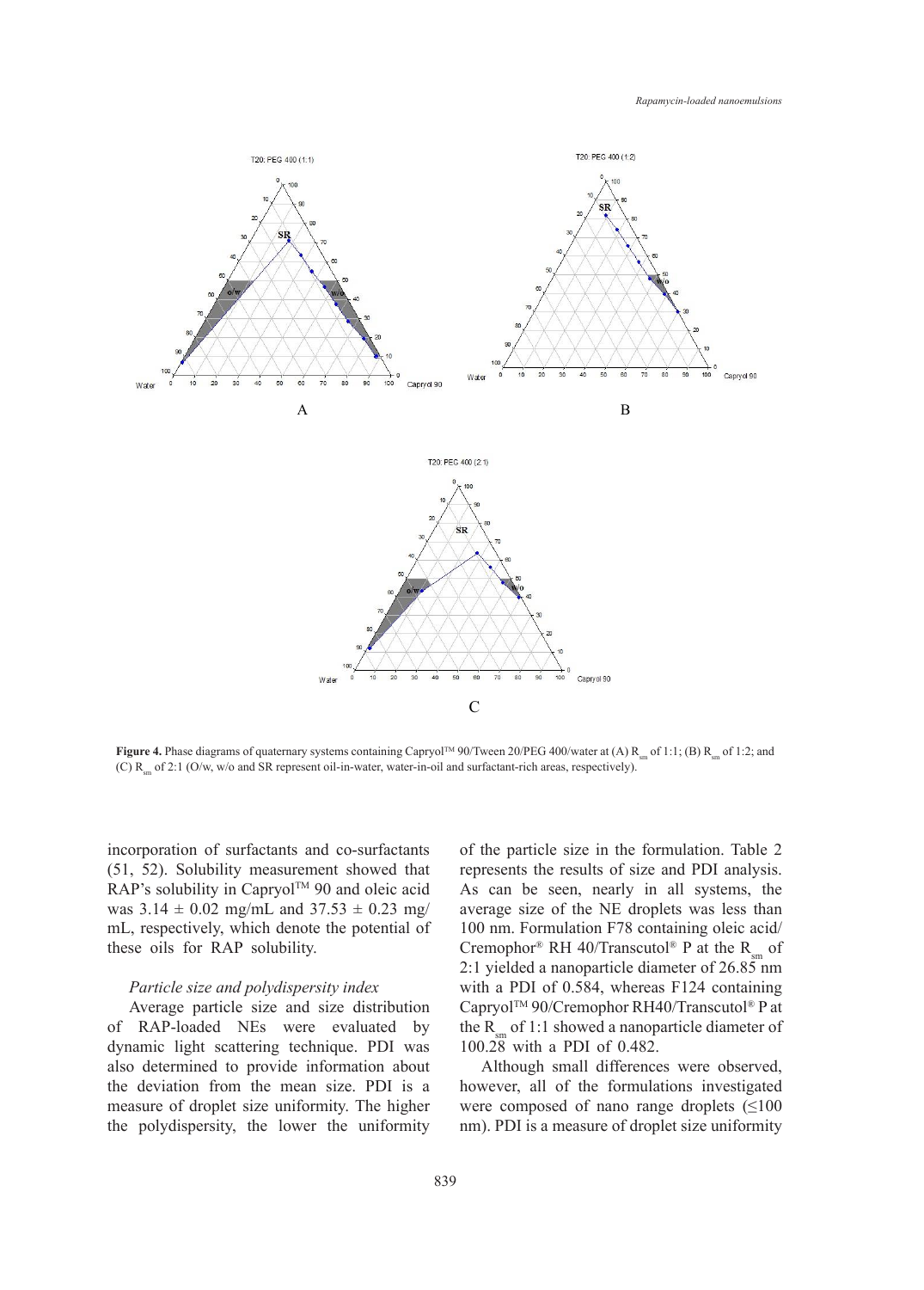| Formulation  | Component           | $\mathbf{R}_{\mathrm{sm}}$ | Oil $(wt\%)$ | Water (wt%) | Result*                  |
|--------------|---------------------|----------------------------|--------------|-------------|--------------------------|
| F50          | $OA/T20/iso$ -prop  | 1:2                        | 10.07        | 49.93       | $\sqrt{ }$               |
| F51          | OA/T80/iso-prop     | 2:1                        | 14.82        | 45.18       | $\overline{\phantom{0}}$ |
| F56          | OA/T20/PG           | 1:2                        | 10.24        | 49.76       | $\sqrt{}$                |
| F64          | OA/T80/Tr           | 1:1                        | 8.98         | 51.02       |                          |
| F74          | OA/Crem/iso-prop    | 1:2                        | 10.00        | 50.00       | $\sqrt{}$                |
| F75          | OA/Crem/iso-prop    | 2:1                        | 8.16         | 51.80       |                          |
| F78          | OA/Crem/Tr          | 2:1                        | 8.58         | 51.42       | $\sqrt{}$                |
| F87          | OA/Lab/iso-prop     | 2:1                        | 8.58         | 51.42       | $\sqrt{}$                |
| F90          | OA/Lab/Tr           | 2:1                        | 8.58         | 51.42       | $\sqrt{}$                |
| F97          | $Cap/T20/iso$ -prop | 1:1                        | 15.24        | 44.76       | $\sqrt{}$                |
| F98          | Cap/T20/iso-prop    | 1:2                        | 9.40         | 50.60       | $\sqrt{}$                |
| F99          | $Cap/T20/iso$ -prop | 2:1                        | 8.98         | 51.02       | $\sqrt{}$                |
| ${\rm F100}$ | Cap/T20/Tr          | 1:1                        | 21.90        | 38.10       |                          |
| F105         | Cap/T80/PG          | 2:1                        | 15.66        | 44.34       |                          |
| F111         | Cap/T80/iso-prop    | 2:1                        | 15.24        | 44.76       |                          |
| F112         | Cap/T80/Tr          | 1:1                        | 14.82        | 45.18       | $\sqrt{}$                |
| F121         | Cap/Crem/iso-prop   | 1:1                        | 15.66        | 44.34       |                          |
| F122         | Cap/Crem/iso-prop   | 1:2                        | 2.14         | 57.86       |                          |
| F123         | Cap/Crem/iso-prop   | 2:1                        | 2.16         | 57.84       |                          |
| F124         | Cap/Crem/Tr         | 1:1                        | 6.90         | 53.10       | $\sqrt{}$                |
| F125         | Cap/Crem/Tr         | 1:2                        | 1.90         | 58.10       | $\sqrt{}$                |
| F126         | Cap/Crem/Tr         | 2:1                        | 1.90         | 58.10       | ۰                        |

**Table 1.** Composition of blank nanoemulsions, prepared at fixed total surfactant concentration of 40% w/w, selected for RAP loading.

T20: Tween 20; T80: Tween 80; Lab: Labrasol®; Crem: Cremophor RH40; *iso*-prop: *iso*-propanol; Tr: Transcutol® P; PG: propylene glycol; OA: oleic acid; Cap: Capryol™ 90.

\* Selected for drug loading.

in the formulation. As can be seen in Table 2, most NEs selected for the in-vitro release study, showed PDI values less than 0.5, with the minimum value of 0.256 (in case of F98).

### *In-vitro release studies*

In this investigation, dissolution studies were carried out to compare the RAP release pattern from the NEs and confirm the release of the drug in an adequate manner. As mentioned earlier, the release behavior was studied in water having 0.05 % w/v of Tween 80 at 37 °C and the release percentage of the drug was plotted vs time up to 48 h. The release patterns of RAP from the NEs listed in Table 2 are shown in Figures 5 and 6 and the corresponding data obtained after 48 h are presented in Table 3. As illustrated from the plots for oleic acid-based NEs, except for F87, the profiles generally exhibited a relatively constant slow RAP release within 48 h, presenting a typical sustained drug release. None of the formulations exhibited complete drug release after 48 h; however, the change of release rate was found to be dependent upon the components existing in NEs. The highest and lowest releases were observed for F87 and F78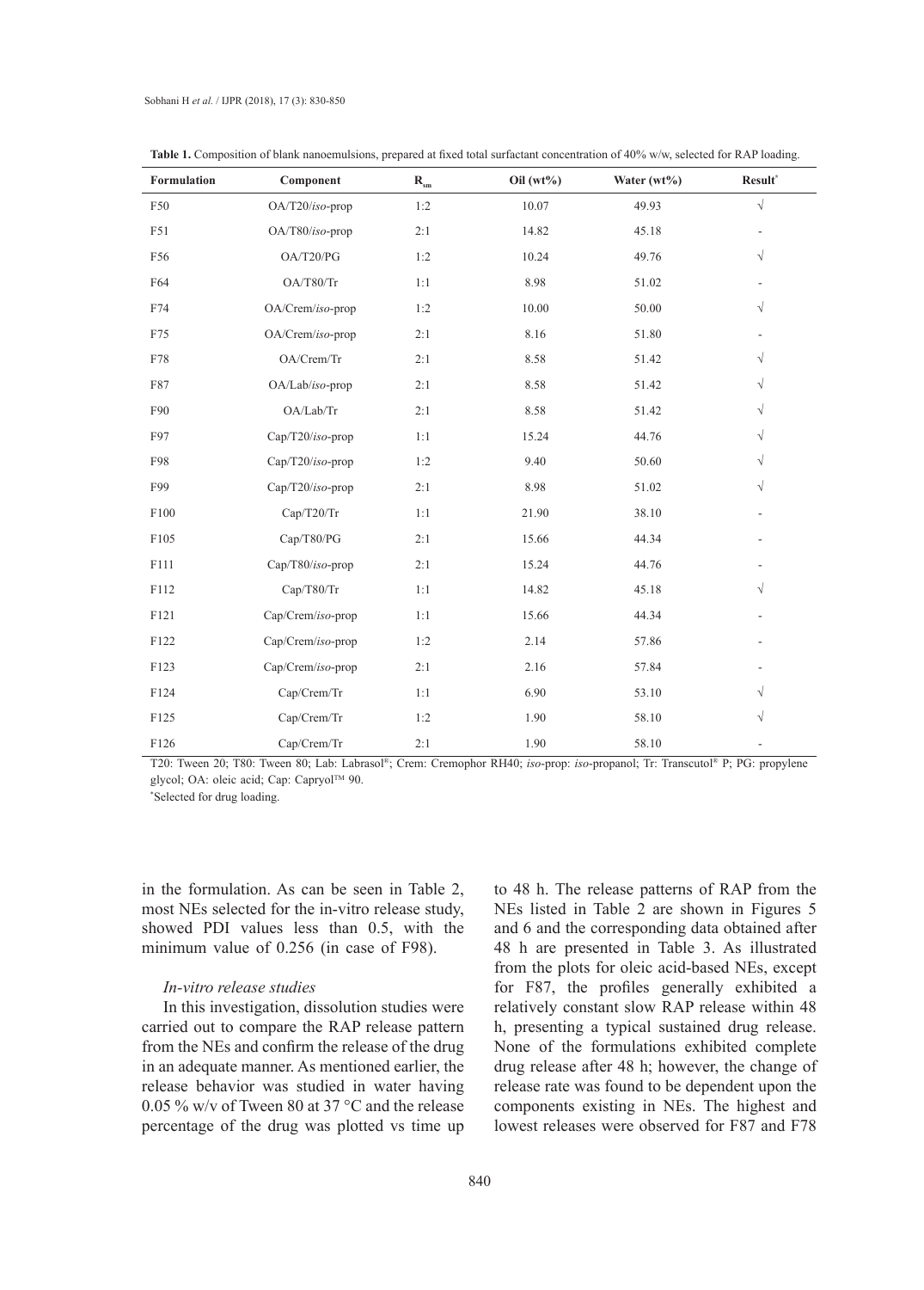| Formulation | Z-Average (nm) | PDI   |
|-------------|----------------|-------|
| F50         | 39.53          | 0.378 |
| F56         | 64.36          | 0.449 |
| F74         | 90.39          | 0.491 |
| F78         | 26.85          | 0.584 |
| F87         | 53.24          | 0.296 |
| F90         | 47.49          | 0.349 |
| F97         | 72.61          | 0.342 |
| F98         | 74.86          | 0.256 |
| F99         | 59.69          | 0.453 |
| F112        | 77.25          | 0.483 |
| F124        | 100.28         | 0.482 |
| F125        | 100.2          | 0.284 |

**Table 2.** Droplet size and PDI values of RAP-loaded nanoemulsions  $(n = 3)$ .

revealed no significant difference in the release profile of F74, F78, and F90  $(p > 0.05)$  as to the precipitation of the drug. compared with marketed product, Rapamune®, with 1.2 and 2.1% drug release within 24 and 48 h, respectively. It should be noted that the release from Rapamune® was observed to be incomplete

formulations, respectively. Statistical analysis which may be attributed to the gradua which may be attributed to the gradually developing opacity of the medium, probably due to the precipitation of the drug.

Plots in Figure 6 depict the release profiles with 1.2 and 2.1% drug release within 24 and 48 h from NEs, when oleic acid was replaced by Capryol™ 90. F125 and F124 provided the  $h,$  respectively. It should be hoted that the release  $\alpha$  expression of  $\alpha$ . If  $25$  and  $112$  provided the from Rapamune® was observed to be incomplete highest and lowest drug release respectively.



Figure 5. In-vitro release profiles of RAP-loaded nanoemulsions in the presence of oleic acid in water containing 0.05% w/v Tween 80 at 37 °C (n = 3).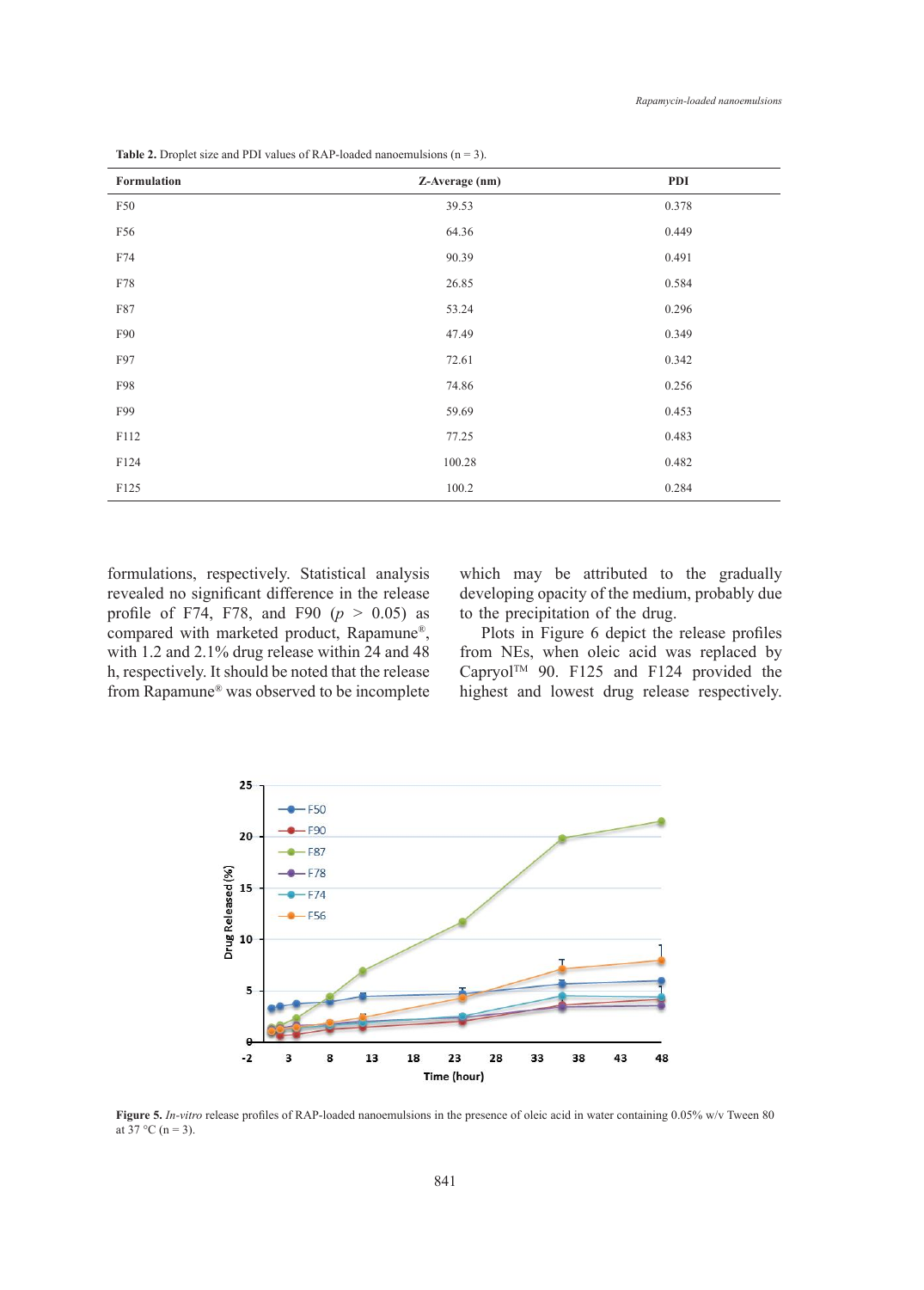

Figure 6. In-vitro release profiles of RAP-loaded nanoemulsions in the presence of Capryol<sup>TM</sup> 90, in water containing 0.05% w/v Tween 80 at 37 °C (n = 3).

Although a slow sustained release was observed, formulations and Rapamune<sup>®</sup> after 24 and considerably alter the release profile of the drug was found to be slightly higher when con from NEs. After 24 h, less than 5% of the drug to Rapamune<sup>®</sup>. Several key factors show up to 48 h. Statistically, significant differences of NEs, including droplet size and polydisp the incorporation of Capryol<sup>TM</sup> 90 did not was released, followed by a gradual increase were observed between RAP release from all

formulations and Rapamune® after 24 and 48 h.

Generally, the release of RAP from NEs was found to be slightly higher when compared to Rapamune®. Several key factors should be considered regarding the drug delivery potential of NEs, including droplet size and polydispersity, viscosity and drug solubility in the internal oil

| Formulation | Cumulative release (%) |
|-------------|------------------------|
| F50         | $6.0 \pm 0.22$         |
| F56         | $8 \pm 1.47$           |
| F74         | $4.4 \pm 0.15$         |
| F78         | $3.6 \pm 0.07$         |
| F87         | $21.5 \pm 1.26$        |
| F90         | $4.3 \pm 1.21$         |
| F97         | $6.3 \pm 0.36$         |
| F98         | $7.0 \pm 0.19$         |
| F99         | $6.7 \pm 0.15$         |
| F112        | $5.4 \pm 0.13$         |
| F124        | $4.3 \pm 0.06$         |
| F125        | $7.1 \pm 0.07$         |

**Table 3**. Mean cumulative percent of RAP released from nanoemulsions after 48 h (Mean  $\pm$  SD; n = 3).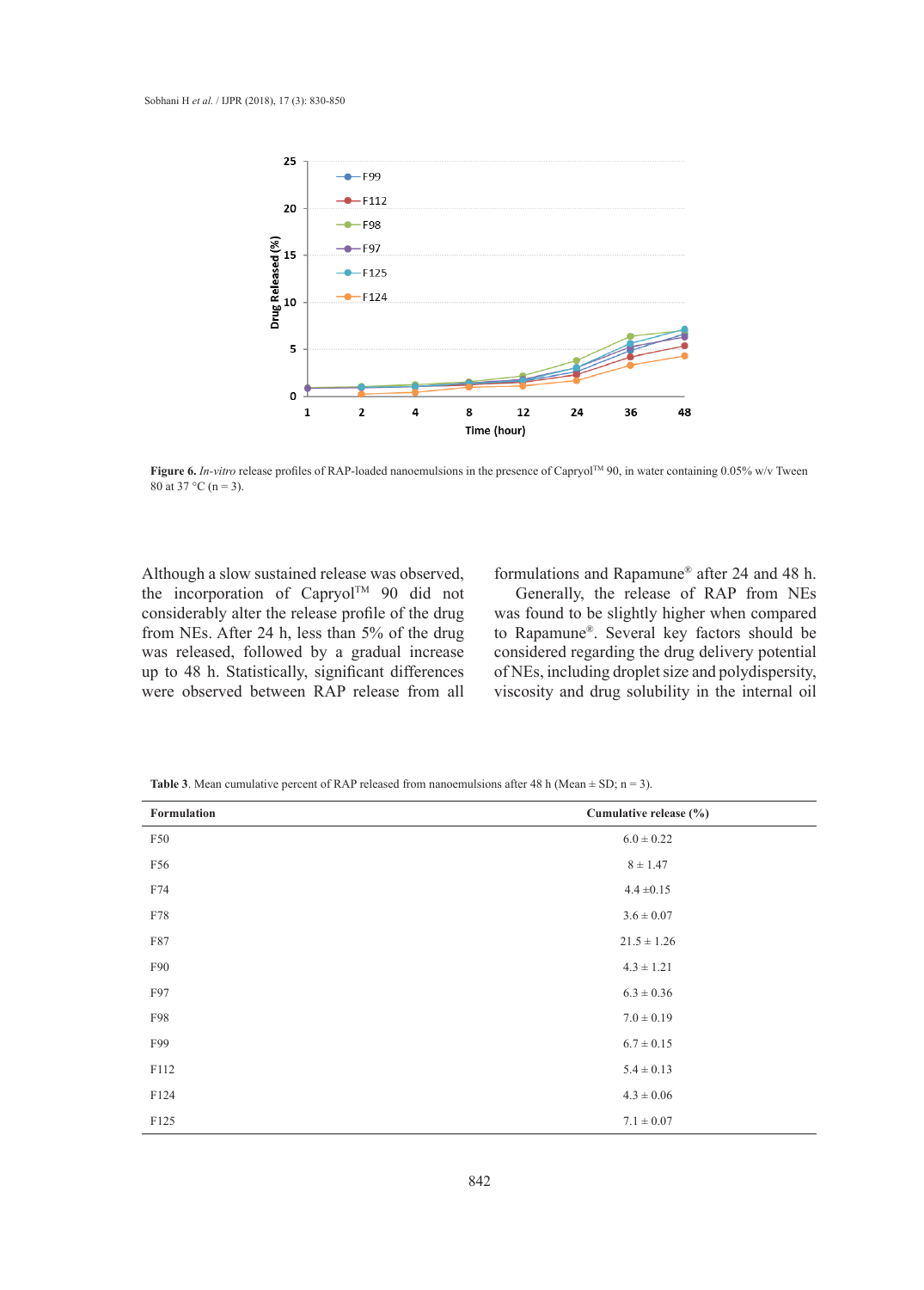**Table 4.** Results of droplet size, PDI and drug content analysis of nanoemulsions, stored at various temperatures at the end of 9 and 12 months.

| <b>Formulation</b> | $4^{\circ}C$     |            | $25^{\circ}$ C  |            | $40^{\circ}$ C   | Drug content $(\% )$ |                    |
|--------------------|------------------|------------|-----------------|------------|------------------|----------------------|--------------------|
|                    | Size (nm)        | <b>PDI</b> | Size (nm)       | <b>PDI</b> | Size (nm)        | $4^{\circ}C^{*}$     | $25^{\circ}C^{**}$ |
| F56                | $44.4 \pm 0.8$   | 0.223      | $39.7 \pm 0.68$ | 0.360      | phase separation | $80.8 \pm 0.44$      | $4.47 \pm 2.41$    |
| F87                | $41.9 \pm 1.25$  | 0.376      | $48.1 \pm 1.15$ | 0.203      | phase separation | $75.5 \pm 2.67$      | $6.94 \pm 0.03$    |
| F98                | $45.3 \pm 0.55$  | 0.291      | $45.3 \pm 0.26$ | 0.233      | $79.2 \pm 3.87$  | $88.5 \pm 0.24$      | $52.94 \pm 0.11$   |
| F125               | $101.2 \pm 4.55$ | 0.354      | $96.5 \pm 1.36$ | 0.269      | $137.8 \pm 2.36$ | $77.2 \pm 0.61$      | $57.54 \pm 0.18$   |
|                    |                  |            |                 |            |                  |                      |                    |

\* 9-month storage, \*\*12-month storage.

phase. The enormous interfacial region formed by the presence of nanosized droplets could improve the solubility of a poorly soluble drug, as well as permitting faster drug release rate, and would consequently have an impact on the transport of the drug (26, 29, 39, and 53).

In this study it was observed that RAP was generally released from NEs very slowly. No burst effect was seen and the percentage of drug release was less than 10% (except in one case). Drugs with lipophilic character, like RAP, are preferably solubilized in the oil phase of o/w NEs. The capability of maintaining these drugs in the solubilized form provides a reservoir for their sustained release. The prolonged *in-vitro* release of the drug observed could be explained by considering the partitioning of the drug towards the oil and this fact that its distribution through the oil core and interface is influenced through the aqueous media. Rouf and his coworkers developed and characterized a liposomal system for delivery of RAP and evaluated its anti-proliferative effect on MCF-7 cells as the breast cancer cell line. They observed that the percentage of drug release was very slow, with no burst effect, and in the vicinity of 10% after 24 h. They suggested that the drug molecules be located in the bilayer, not on the surface of the liposomes, as expected for a lipophilic drug (16).

### *Zeta potential determination*

Zeta potential of F56, F87, F98, and F125 formulations were measured and found to be  $-0.03 \pm 0.01$ ,  $1.28 \pm 0.036$ ,  $1.01 \pm 0.07$ , and  $0.09 \pm 0.007$  mV respectively. Zeta potential, as a measure of charge interactions between the particles, can affect the stability of NE droplets. It has been reported that as the electrostatic repulsive forces increase, the possibility of the coalescence decreases (53, 54). The greater positive or negative zeta potential (net charge of droplets), leads to greater stability of the dispersion.

#### *Stability tests*

In contrast to macroemulsions that are kinetically stable and show eventually phase separation, NEs are considered as systems with high thermodynamic stability, with no coalescence and phase separation. The selected NEs in this research were subjected to thermal stability and their drug content, size of droplet and PDI were monitored after storage at 4, 25, and 40 °C for 9 months*.* The results are shown in Table 4. At 25  $\degree$ C, a decrease in the particle size was observed which might be related to good particle stabilization. The same trend was seen for the systems stored at 4 °C. At these temperatures, no significant change of the PDI value, phase separation and turbidity was observed up to 9 months. In general, the stability results revealed that the NEs remained homogenous without any sign of instability throughout the tests. At 40 °C, only F98 and F125 systems passed the stability tests, which was also associated with an increase in the size of droplet and PDI values. In terms of the RAP assay in NEs, analysis revealed that all formulations were capable of solubilizing at least 75% of RAP at 4 °C at the end of 9 months, whereas the decline in the content of RAP after 12 months was more than 90% and 40% in oleic acid and Capryol<sup>TM</sup> 90-mediated NEs,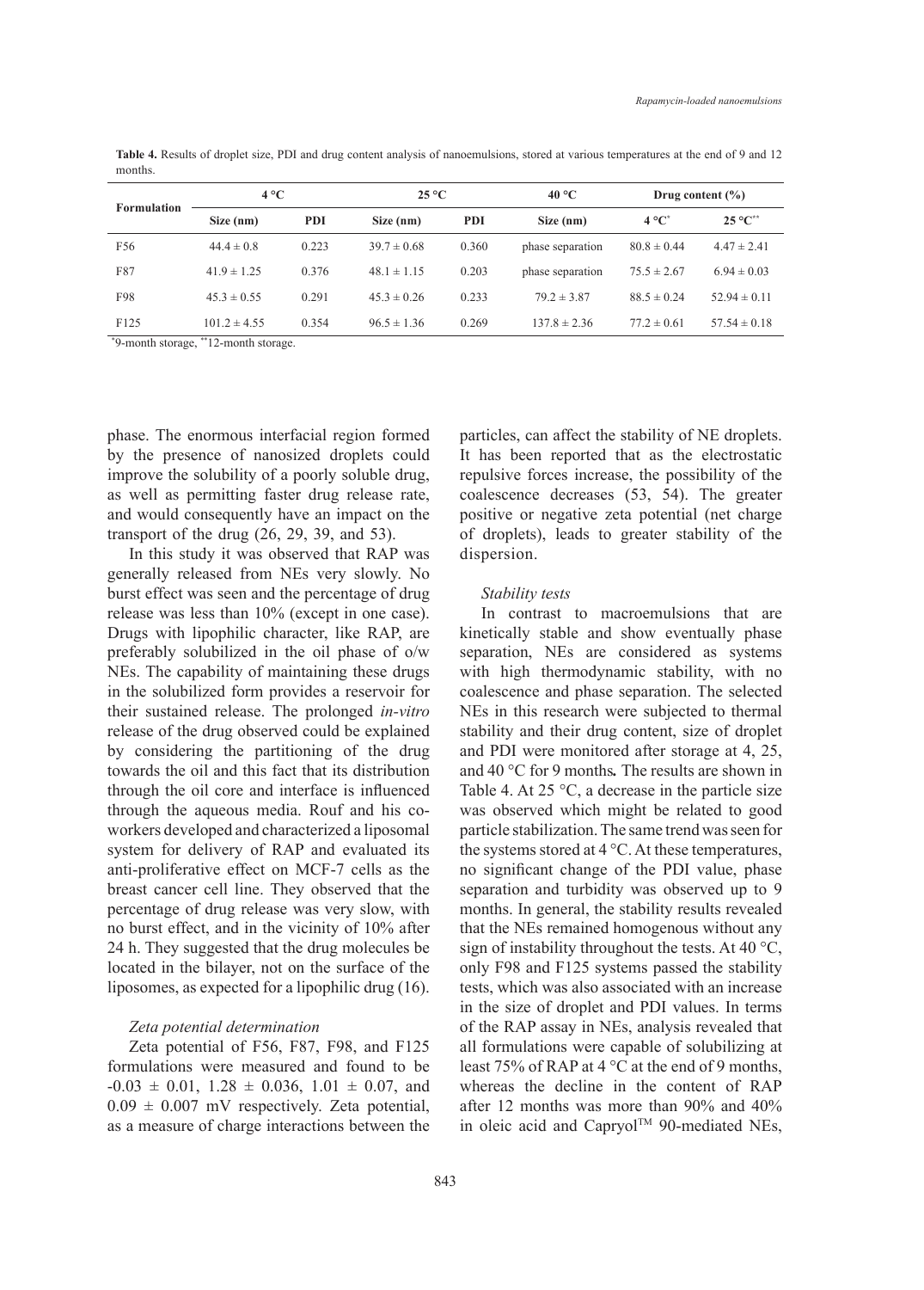

Figure 7. Cytotoxic effect of nanoemulsions containing rapamycin on SKBR-3 cell line measured by MTT test (48 h). 15 mcg/mL = 600 µL NE/400 μL cell culture medium; 10 mcg/mL = 400 μL NE/600 μL cell culture medium; 7.5 mcg/mL = 750 μL NE/250 μL cell culture medium, 5 mcg/mL = 500 µL NE/500 µL cell culture medium (Mean  $\pm$  SD; n = 3;  $\gamma p$  < 0.05,  $\gamma p$  < 0.01,  $\gamma p$  < 0.001).

respectively.

#### *Cytotoxicity assay*

The cytotoxic effect of RAP-free NEs was evaluated by MTT test on SKBR-3 cell line to eliminate the possible toxic properties of the blank Final tempossible to the properties of the blank control  $(p > 0.001)$ .<br>formulations. Cell viability in each formulation In general, the obtained data confirmed that was expressed as the percentage of negative control cells. The results depicted that the blank F87 was completely toxic for the cells, even after ten times dilution and therefore, this formulation was not used for further investigation. In case of other formulations,  $IC_{50}$  was found to be more than the maximum concentration investigated. was also found to be 50 µg/mL and at lower concentration, more than 90% of cell viability was observed (33). Figure 7 illustrates the results of MTT test on RAP-loaded NEs. Wide range of

cell death was detected, from 20% for F56 (at the concentrations of 7.5 and 10 mcg/mL) to 90 %  $\mathcal{E}$ ytotoxicity assay  $\mathcal{E}$  for F98 and F125 (at the concentrations of 10 and 15 mcg/mL), which was significantly different uated by MTT test on SKBR-3 cell line to from the results obtained for RAP solution as the control ( $p < 0.001$ ).

The IC<sub>50</sub> value of RAP methanolic solution *et al.* have studied the solubility of celecoxib In general, the obtained data confirmed that expressed as the percentage of negative the anticancer activity of RAP would change by incorporation into NEs. Comparison of the was completely toxic for the cells, even after results revealed a higher cell death when oleic acid in F56 was replaced by Capryol™ 90 (in F98 not used for further investigation. In case of and F125), probably due to enhanced penetration of RAP-loaded NE droplets to the cells and/or the maximum concentration investigated. more RAP solubilization in Capryol<sup>TM</sup> 90. Kang *et al.* have studied the solubility of celecoxib (a lipophilic drug with anticancer effect) in  $t$ entration, more than 90% of cell viability various oils, namely tributyrin, Labrafac<sup>TM</sup> and soybean oil, and developed NE systems. ITT test on RAP-loaded NEs. Wide range of Their investigation on human HCT 116 colon

**Table 5.** Apparent permeability coefficients of rapamycin-loaded nanoemulsions and methanolic solution.

| <b>Formulation</b>      | $P_{app}$ (× 10 <sup>-6</sup> cm/sec) ± SD |
|-------------------------|--------------------------------------------|
| F56                     | $3.6 \pm 0.36$                             |
| F98                     | $5.8 \pm 0.35$                             |
| F <sub>125</sub>        | $4.2 \pm 0.45$                             |
| RAP methanolic solution | $0.9 \pm 0.09$                             |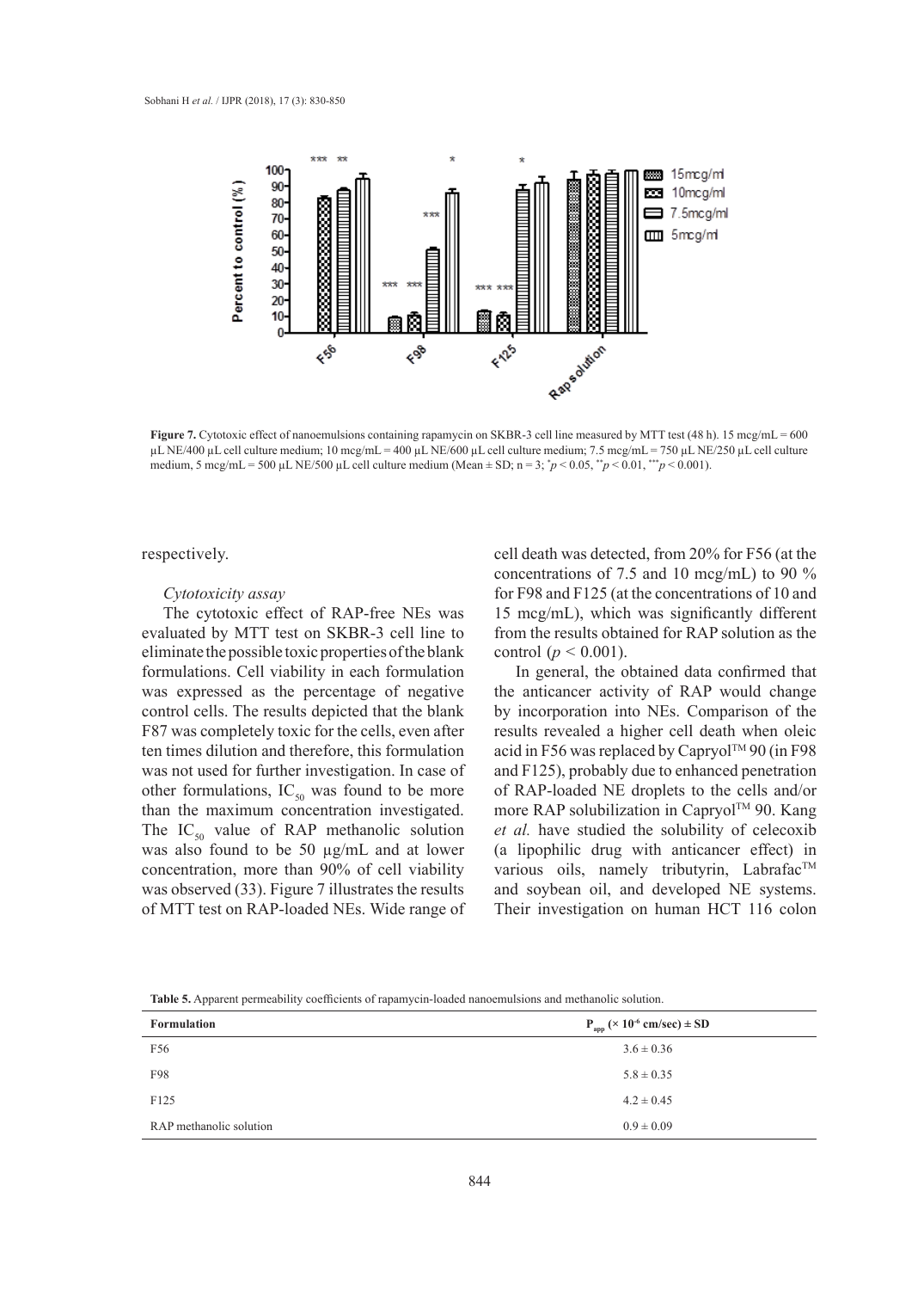

Figure 8. TEER values of Caco-2 monolayer, after the addition of RAP-loaded nanoemulsions and methanolic solution over a period of 24 h (n = 3).

cancer cells have demonstrated that the cellular proliferation could be inhibited more effectively by combined treatment with free drug and tributyrin emulsions. Therefore, they suggested that the enhanced anticancer effect of celecoxib by using tributyrin emulsions was possibly due to 6 the higher capacity of solubilization (compared to the other oils), as well as the anticancer activity of tributyrin emulsion (55). Although in our investigation, there is no significant difference between the amount of the drug released from F56, F98, and F125; however, a significant increase in the cell cytotoxicity for applied, compared Capryol<sup>TM</sup> 90-based NEs could be attributed to more cell penetration and drug solubilization in the internal phase. ri<br>ci<br>il:

#### *Transport study*

Transport studies were performed by using the changes of TEER values as indicators for cell membrane and integrity of tight junction in monolayers of Caco-2 cells. The TEER value of Caco-2 cells cultured on filters after 21 days was calculated to be 600  $\Omega$ .cm<sup>2</sup>, indicating the development of tight junctions and good monolayer integrity. TEER was also measured from apical to basolateral side at specific times (1, 2, 3, 4, 8, and 24 h) in the presence of RAP-NEs and methanolic solution. After treatment of Caco-2 cell monolayers with NEs, it was seen that for all three NEs, TEER decreased to

around 70-80% of the initial value. The decline in TEER value after the addition of NEs to the apical side is shown in Figure 8 and the plots of apical to basolateral transport of RAP-loaded NEs and methanolic solution across Caco-2 cell monolayer is illustrated in Figure 9. Formulations containing Capryol<sup>TM</sup> 90 (F98 and F125) caused more decrease in cell integrity and drug transport, in comparison with the oleic acid  $\frac{1}{2}$  containing formulation (F56).

Results obtained from transport studies suggested more RAP transport when the NEs are applied, compared with the methanolic solution and are in line with the apparent permeability calculated for each formulation. It seems that as **Figure 1 Figure 1 Figure 1 Figure 1 Figure 1 Figure 1 Figure 1 Consequence of loading of RAP** (with a high molecular weight and lipophilic character) in NEs, the cell permeability increased (Table 5).

In our previous study, we demonstrated that Tween 20, as a surfactant, can cause a significant ed changes of TEER values as indicators for Tween 20, as a surfacture, can cause a significant relation from the Nes are Reduction in the Nes are applied more relation in onolayers of Caco-2 cells. The TEER value represents the opening of tight junctions and reduction of cell integrity (36, 56). As reported as calculated to be 600  $\Omega$ .cm<sup>2</sup>, indicating in the literature, the components of these systems could contribute to the enhancement of drug permeation from nano- or microemulsions across monolayer of Caco-2 cells by opening the  $1, 2, 3, 4, 8$ , and 24 h) in the presence of RAP-<br>Tight junctions temporarily and facilitating drug and  $\frac{1}{2}$ . Es and methanolic solution. After treatment transport through paracellular pathway. Doh and co-workers developed a new lipid NE system containing granisetron and evaluated its *in-vitro*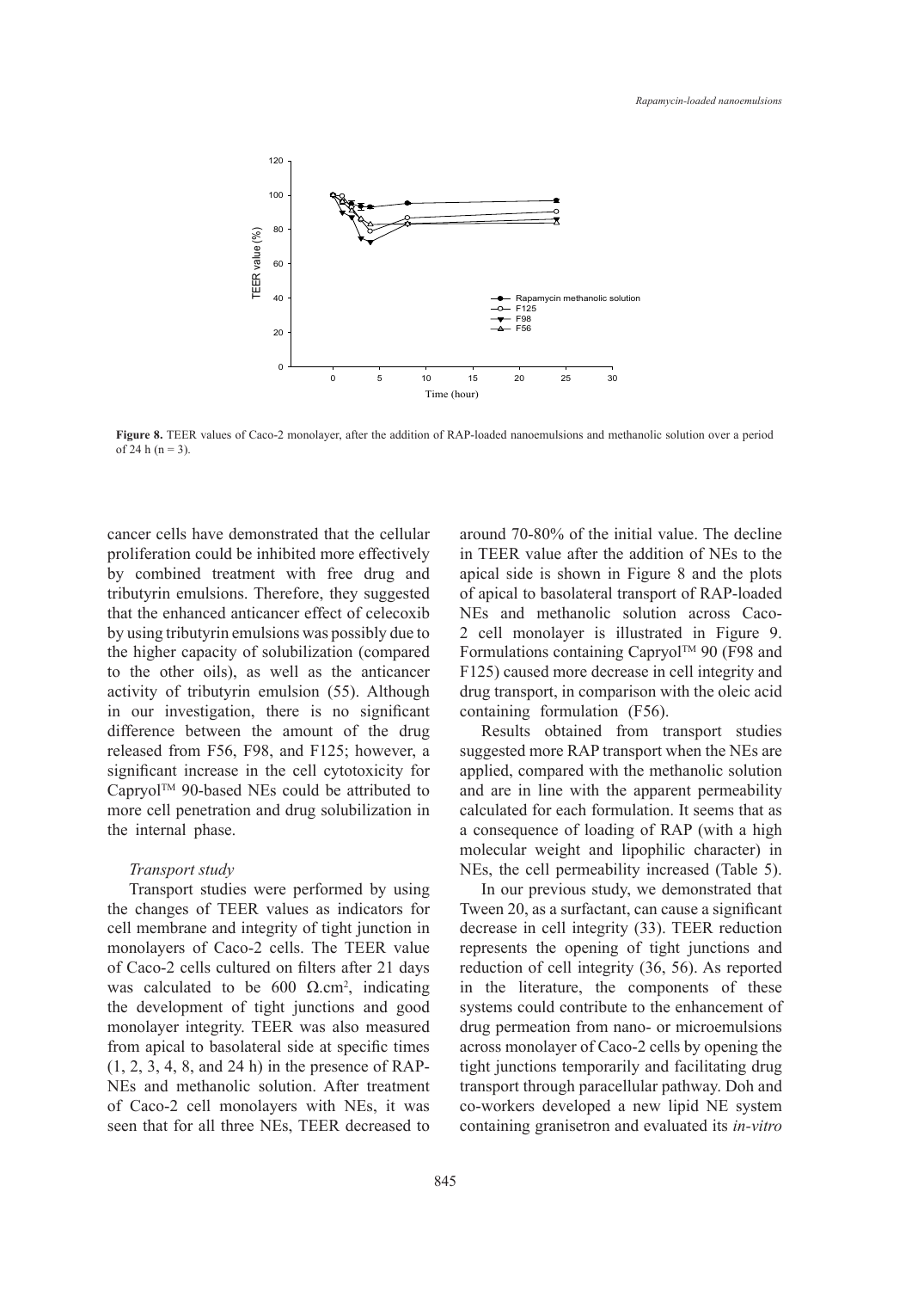

Figure 9. Comparison of apical to basolateral transport of RAP-loaded nanoemulsions and methanolic solution across Caco-2 cell monolayer  $(n = 3)$ .

permeation-enhancing effect, using Caco-2 cell monolayers (57). Their results from permeation tests in monolayers of Caco-2 cells revealed that the NEs considerably improved the permeation of drug compared to the drug powder. They suggested that the increase in permeability was probably due to the presence of lipoid E-80 as the surfactant with a profound permeation enhancing effect (57, 58). Yin *et al.* have prepared a microemulsion system of docetaxel (a substrate of P-gp) and evaluated its oral bioavailability improvement (59). In Capryol<sup>TM</sup> 90/Cremophor® EL/Transcutol® P system, transportation of docetaxel through the Caco-2 cell monolayer (apical to basolateral direction) and the oral bioavailability were significantly improved, compared to the commercial product. Thus, they concluded that *in-vitro* absorption of docetaxel from microemulsions could be significantly enhanced by the surfactants (*i.e.*, Cremophor® EL), due to the combined effect of P-gp efflux system inhibition and increased permeability (59). Permeability enhancement effect of polysorbates on human Caco-2 cell monolayer has also been studied with Lucifer yellow assay and measurements of TEER. It has been shown that polysorbates, especially polysorbate 20 (Tween 20), could alter TEER values and increase Lucifer yellow permeability significantly (60). In addition to Cremophor®

EL, the enhanced permeation probably results honolayers (57). Their results from permeation from other compounds of microemulsions. The transportation values  $(P_{app})$  of many poorly lies in increasing the consequence of the contracted time to think that the molecular with  $\frac{1}{\text{app}}$ . The components of  $\frac{1}{\text{app}}$ be greatly developed by Transcutol® P and its improvement of permeation through Caco-2 robably due to the presence of lipoid E-80 cell monolayer was considerably greater than PG with the same amount (59, 61). Moreover, nhancing effect (57, 58). Yin et al. have Cremophor® RH 40 could similarly inhibit P-gp efflux pumps (62-64), although it was reported that Cremophor® EL inhibits P-gp efflux pumps stronger than Cremophor® RH 40 (65). In addition to the above mentioned mechanism, the properties of NEs, such as the presence of nanosized droplets and the interaction between the cellular membrane and surfactants, could also enhance the drug permeation (57).

# *Cellular uptake of nanoemulsions*

In order to detect the intracellular position of coumarin-6, as a hydrophobic cellular uptake indicator which could emit green fluorescence in SKBR-3 cells, fluorescence microscopy was performed using coumarin 6-loaded NEs (Figure 10). Fluorescence intensity in different cytoplasmic regions with F56, F98, F125 formulations, and coumarin methanolic solution was 57.18, 59.02, 48.1, and 29.87, respectively. The dye was associated with the oily part of nanoemulsions and its presence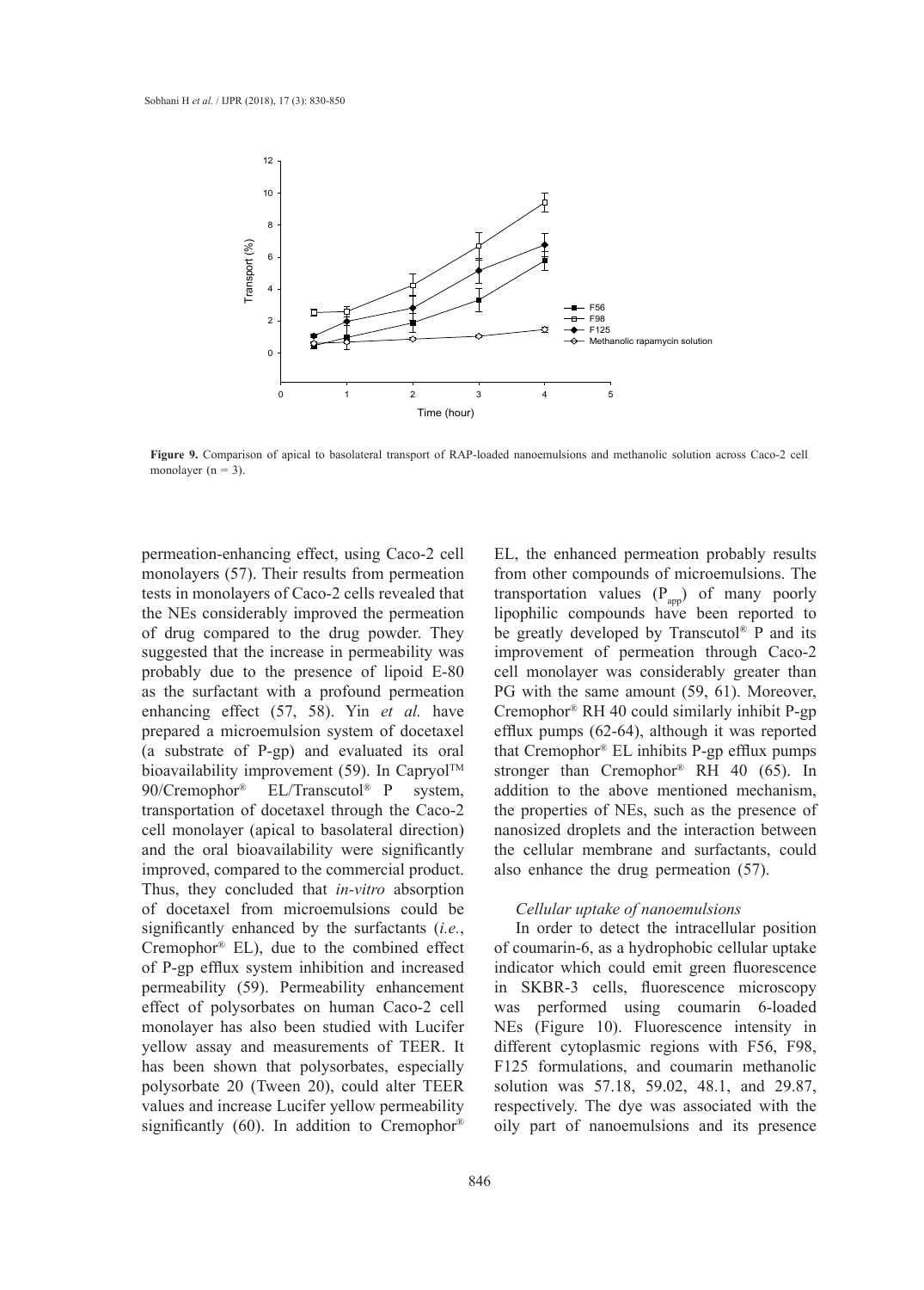

**Figure 10.** Fluorescent images of SKBR-3 cells incubated for 6 h with methanolic solution of coumarin. (A) control; (B) Formulation  $F_{125}$ F125; (C) Formulation F56; and (D) Formulation F98.

inside the cells could be expected to be due to the internalization of the nanoemulsion droplets inside the cells which in turn rendered the cells fluorescent. These results are in agreement with those obtained from TEER and cytotoxicity experiments.

### **Conclusion**

In summary, the results of the present investigation demonstrated that the developed oil-in-water NEs, composed of oleic acid and Capryol<sup>TM</sup> 90 as inner oil phases, Tween 20 and Cremophor® RH 40 as surfactants, were thermodynamically stable and possessed efficient solubilizing capacity for RAP. The optimized formulations showed considerable toxic activity against breast cancer cell line SKBR-3. *In-vitro* transport studies through monolayer of Caco-2 cell also revealed

considerable enhancement of the drug transport. in the internalization of the nanoemulsion droplets This and the previous investigation showed that the use of a nanoemulsion-based vehicle could be consider the cents which in turn rendered the cents are the use of a handelnuision-based venicle could be unrescent. These results are in agreement with considered as an effective and promising strategy for the delivery of RAP from pharmaceutical and toxicological points of view, although further studies are required.

# **Acknowledgement**

The authors report no conflict of interest in this work. The authors would like to sincerely thank the Vice-Chancellor of Research, Shahid Beheshti University of Medical Sciences and Iran National Science Foundation (INSF) for the financial support of this research. The authors would also like to acknowledge and fully dedicate this paper to our esteemed colleague Dr. Nastaran Nafissi-Varcheh (Associate Professor of Pharmaceutical Biotechnology at School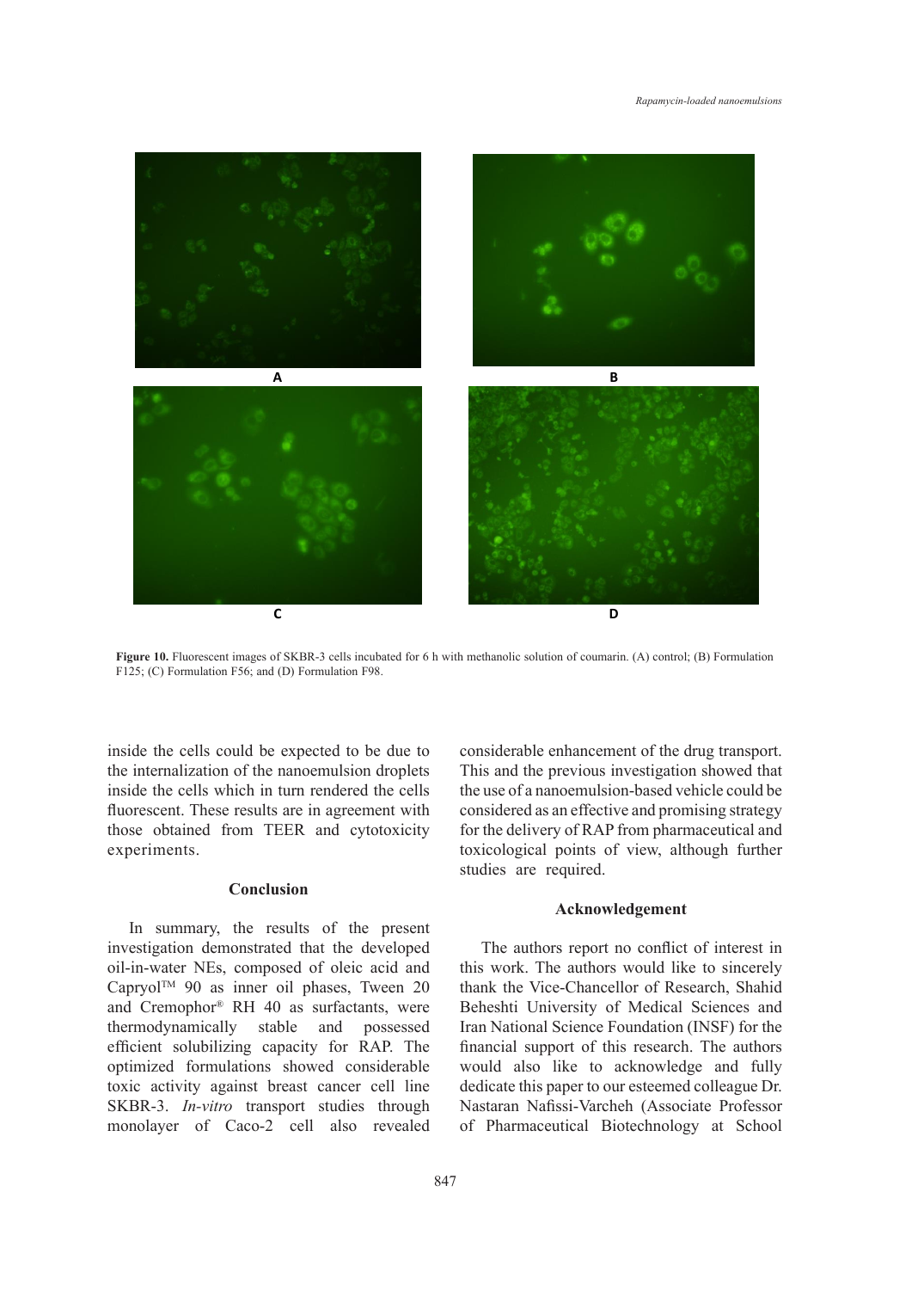of Pharmacy, Shahid Beheshti University of Medical Sciences), who regretfully passed away. This study is a part of Ph.D. thesis of Hamideh Sobhani, proposed and approved by the School of Pharmacy, Shahid Beheshti University of Medical Sciences, Iran.

#### **References**

- BK. Rapamycin: An anti-cancer immunosuppressant? *Crit. Rev. Oncol. Hematol*. (2005) 56: 47-60.  $(1)$  Law
- (2) Soliman GM. The mammalian target of rapamycin signaling network and gene regulation. *Curr. Opin. Lipidol*. (2005) 16: 317-23.
- (3) Vignot S, Faivre S, Aguirre D and Raymond E. m-TOR- targeted therapy of cancer with rapamycin derivatives. *Ann. Oncol*. (2005) 16: 525-37.
- (4) Sehgal SN. Rapamune (RAPA, rapamycin, sirolimus): Mechanism of action immunosuppressive effect results from blockade of signal Transduction and inhibition of cell cycle progression. *Clin. Biochem*. (1998) 31: 335- 40.
- (5) Sun M, Si L, Zhai X, Fan Z, Ma Y, Zhang R and Yang X. The influence of co-solvents on the stability and bioavailability of rapamycin formulated in selfmicroemulsifying drug delivery systems*. Drug Dev. Ind. Pharm*. (2011) 37: 986–94.
- BD. Update on pharmacokinetic/ pharmacodynamics studies with FTY 720 and sirolimus. *Ther. Drug Monit*. (2002) 24: 47-52. (6)
- (7) Trepanier DJ, Gallant H, Legatt DF and Yatscoff RW. Rapamycin: Distribution, pharmacokinetics and therapeutic range investigation: An update*. Clin. Biochem*. (1995) 31: 345-51.
- (8) Yatscoff RW, Wang P, Chan K, Hicks D and Zimmerman J. Rapamycin: Distribution, pharmacokinetics and therapeutic range investigation. *Ther. Drug Monit*. (1995) 17: 666-71.
- Laplante A, Demeule M, Murphy GF and Be'liveau (9) R. Interaction of immunosuppressive agent rapamycin and its analogue SDZ-RAD with endothelial P-gp. *Transplant. Proc*. (2002) 34: 3393-5.
- (10) Sattler M, Guengerich FP, Yun CH, Christians U and Sewing KF. Cytochrome P-450 3A enzymes are responsible for biotransformation of FK506 and rapamycin in man and rat. *Drug Metab. Dispos*. (1992) 20: 753-61.
- (11) Simamora P, Alvarez JM and Yalkowsky SH. Solubilization of rapamycin. *Int. J. Pharm*. (2001) 213: 25-9.
- Wacher VJ, Wu CY and Benet LZ. Overlapping (12) substrate specificities and tissue distribution of cytochrome P450 3A and P-glycoprotein: Implication for drug delivery and activity in cancer chemotherapy. *Mol. Carcinog*. (1995) 13: 129-34.
- Polchi A, Magini A, Mazuryk J, Tancini B, Gapiński (13) J, Patkowski and Emiliani C. Rapamycin loaded solid lipid nanoparticles as a new tool to deliver mTOR inhibitors: Formulation and *in-vitro* characterization. *Nanomaterials* (2016) 6: 87.
- Yatscoff RW, Wang P, Chan K and Hicks D (14) and Zimmerman J. Rapamycin: Distribution, pharmacokinetics, and therapeutic range investigations. *Ther. Drug Monit*. (1995) 17: 666–71.
- (15) Zimmerma JJ. Exposure-response relationship and drug interactions of sirolimus. *AAPS J.* (2004) 6: e28.
- $(16)$  Rouf MA, Vural I, Renoir JM and Hincal AA. Development and characterization of liposomal formulations for rapamycin delivery and investigation of their antiproliferative effect on MCF 7 cells. *J. Liposome Res*. (2009) 19: 322-31.
- Forrest ML, Won CY, Malick AW and Kwon GS. *In-*(17) *vitro* release of the mTOR inhibitor rapamycin from poly(ethylene glycol)-b-poly(epsilon-caprolactone) micelles*. J. Control. Rel.* (2006) 110: 370-7.
- (18) Jhunjhunwala S, Raimondi G, Thomson AW and Little SR. Delivery of rapamycin to dendritic cells using degradable microparticles*. J. Control. Rel*. (2009) 133: 191-7.
- Haddadi A, Elmanchili P, Lavasanifar A, Das S, (19) Shapiro J and Samuel J. Delivery of rapamycin by PLGA nanoparticles enhances its suppressive activity on dendritic cells. *J. Biomed. Mater. Res. A* (2008) 84: 885-98.
- (20) Kim HI, Matsuno R, Seo JH, Konno T, Takai M and Ishihara K. Preparation of electrospun poly(l-lactideco-caprolactone-co-glycolide)/phospholipid polymer/ rapamycin blended fibers for vascular application. *Curr. Appl. Phys*. (2009) 9: e249-e251.
- (21) Yuan XB, Yuan YB, Jiang W, Liu J, Tian EJ, Shun HM, Huang DH, Yuan XY, Li H and Sheng J. Preparation of rapamycin loaded chitosan/PLA nanoparticles for immune suppression in corneal transplantation. *Int. J. Pharm*. (2008) 349: 241-8.
- (22) Preetham AC and Satish CS. Formulation of a poorly water-soluble drug sirolimus in solid dispersions to improve dissolution. *J. Disp. Sci. Tech*. (2011) 32: 778-83.
- (23) Gutiérrez JM, González C, Maestro A, Solè I, Pey CM and Nolla J. Nano-emulsions: New applications and optimization of their preparation. *Curr. Opin. Colloid Interface Sci*. (2008) 13: 245-51.
- (24) Constantinides PP, Chaubal MV and Shorr R. Advances in lipid nanodispersions for parenteral drug delivery and targeting. *Adv. Drug Deliv. Rev*. (2008) 60: 757-67.
- $(25)$  Tadros T, Izquierdo P, Esquena J and Solans C. Formation and stability of nano-emulsions. *Adv. Colloid Interface Sci.* (2004) 108-9: 303-18.
- (26) Shafiq S, Shakeel F, Talegaonkar S, Ahmad FJ, Khar RK and Ali M. Development and bioavailability assessment of ramipril nanoemulsion formulation. *Eur. J. Pharm. Biopharm*. (2007) 66: 227-43.
- (27) Lu Y, Qi J and Wu W. Absorption, disposition and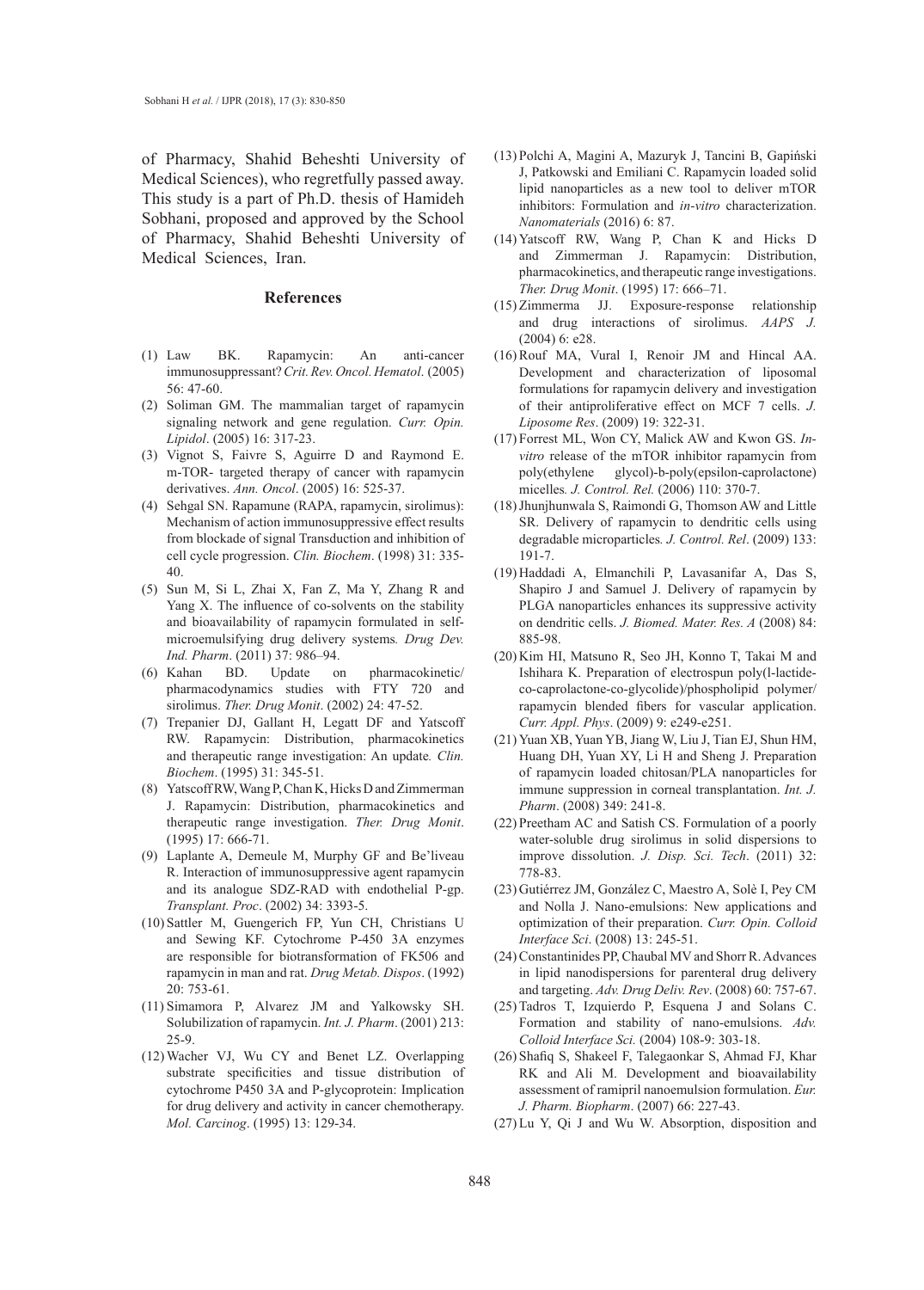pharmacokinetics of nanoemulsions. *Curr. Drug Metabol*. (2012) 13: 396-417.

- Bali V, Ali M and Ali J. Study of surfactant combinations (28) and development of a novel nanoemulsion for minimizing variations in bioavailability of ezetimibe. *Colloids Surf. B Biointerfaces* (2010) 76: 410-20.
- $(29)$  Ghai D and Sinha VR. Nanoemulsions as selfemulsified drug delivery carriers for enhanced permeability of the poorly water soluble selective b 1-adrenoreceptor blocker talinolol. *Nanomedicine* (2012) 8: 618-26.
- (30) Heloise R, Crauste-Manciet S, Seguin J, Brossard D, Scherman D, Arnaud P and Chabot GG. Nanoemulsion formulation of fisetin improves bioavailability and anti-tumor activity in mice. *Int. J. Pharm*. (2012) 427: 452-9.
- (31) Araújo FA, Kelmann RG, Araújo BV, Finatto RB, Teixeira HF and Koester LS. Developing and characterization of parenteral nanoemulsion containing thalidomide. *Euro. J. Pharm. Sci*. (2011) 42: 238-45.
- (32) Han J, Davis SS, Papandreou C, Melia CD and Washington C. Design and evaluation of an emulsion vehicle for paclitaxel. I. Physicochemical properties and plasma stability. *Pharm. Res*. (2004) 21: 1573-80.
- (33) Sobhani H, Tarighi P, Ostad SN, Shafaati A, Nafissi-Varcheh N and Aboofazeli R. Formulation development and toxicity assessment of triacetin mediated nanoemulsions as novel delivery systems for rapamycin. *Iran. J. Pharm. Res*. (2015) 14 (Suppl): 3-21.
- (34) Sobhani H, Shafaati A, Nafissi-Varcheh N and Aboofazeli R. A reverse phase high performance liquid chromatographic method for determination of rapamycin. *Iran. J. Pharm. Res*. (2013) 12: 77-81.
- (35) Mosmann T. Rapid colorimetric assay for cellular growth and survival applications to proliferation and cytotoxicity assays. *J. Immunol. Methods* (1983) 65: 55-63.
- (36) Sadighi A, Ostad SN, Rezayat SM, Foroutan M, Faramarzi MA and Dorkoosh FA. Mathematical modeling of hydroxypropyl-β-cyclodextrin inclusion complexes of ranitidine hydrochloride and furosemide loaded chitosan nanoparticles across a Caco-2 cell monolayer. *Int. J. Pharm*. (2012) 422: 479-88.
- (37) Borremans C, Willems B, Mensh J, Van Dijck A, Augustijns P, Brewster EM and Noppe M. Usefulness of a novel Caco-2 cell perfusion system. I. *In-vitro* prediction of the absorption potential of passively diffused compounds. *J. Pharm. Sci.* (2004) 93: 2507- 21.
- (38) Gursoy RN and Benita S. Self-emulsifying drug delivery systems for improved oral delivery of lipophilic drugs. *Biomed. Pharmacother*. (2004) 58: 173-82.
- (39) Rahman MA, Iqbal Z and Hussain A. Formulation optimization and *in-vitro* characterization of sertraline loaded self-nanoemulsifying drug delivery system (SNEDDS) for oral administration. *J. Pharm. Invest.* (2012) 42: 191-202.
- Akhter S, Jain GK, Ahmad FJ, Khar RK, Jain N, Khan (40) ZI and Talegaonkar S. Investigation of nanoemulsion system for transdermal delivery of dompridone: *Exvivo* and *in-vivo* study. *Curr. Nanosci*. (2008) 4: 381- 90.
- (41) Gosh PK and Murthy RS. Microemulsions: A potential drug delivery system. *Curr. Drug Deliv*. (2006) 3: 167- 80.
- Lawrence MJ and Rees GD. Microemulsion based (42) media as novel drug delivery systems. *Adv. Drug Deliv. Rev*. (2000) 45: 89-121.
- Shafiq-un-Nabi S, Shakeel F, Talegaonkar S, Ali J, (43) Baboota S, Ahuja A, Khar RP and Ali M. Formulation development and optimization using nanoemulsion technique: A technical note. *AAPS PharmSciTech*. (2007) 2: E12-E17.
- Azeem A, Rizwan M, Ahmad FJ, Iqbal Z, Khar RK, (44) Aqil M and Talegaonkar S. Nanoemulsion components screening and selection: A technical note. *AAPS PharmSciTech*. (2009) 10: 69-76.
- (45) Kawakami K, Yoshikawa T, Moroto Y, Kanaoka E, Takahashi K, Nishihara Y and Masuda K. Microemulsion formulation for enhanced absorption of poorly soluble drugs. II. *In-vivo* study. *J. Control. Rel*. (2002) 81: 75-82.
- (46) Tenjarla S. Microemulsions: An overview and pharmaceutical applications. *Crit. Rev. Ther. Drug Carrier Syst.* (1999) 16: 461-521.
- Warisnoicharoen W, Lansley AB and Lawrence MJ. (47) Light scattering investigations on dilute non-ionic oilin-water microemulsions. *AAPS PharmSci*. (2000) 2: E12.
- $(48)$  Kummuru TR, Gurley B, Khan MA and Reddy IK. Self-emulsifying drug delivery systems (SEDDS) of coenzyme Q10: Formulation development and bioavailability assessment. *Int. J. Pharm*. (2001) 212: 233-46.
- (49) Hua L, Weisan P, Jiayu L and Ying Z. Preparation, evaluation and NMR characterization of vinpocetin microemulsion for transdermal delivery. *Drug Dev. Ind. Pharm*. (2004) 30: 657-66.
- (50) Kreilgaard M, Pedersen EJ and Jaroszewski JW. NMR characterization and transdermal drug delivery potential of microemulsion system. *J. Control. Rel*. (2000) 69: 421-33.
- (51) Singh SK, Verma PR and Razdan B. Development and characterization of lovastatin loaded selfmicroemulsifying drug delivery system. *Pharm. Dev. Technol*. (2010) 15: 469-83.
- (52) Kelmann RG, Kuminek G, Teixeira HF and Koester LS. Carbamazepine parenteral nanoemulsions prepared by spontaneous emulsification process. *Int. J. Pharm*. (2007) 342: 231-9.
- Gao F, Zhang Z, Bu H, Huang Y, Gao ZH, Shen J, Zhao (53) C and Li Y. Nanoemulsion improve the oral absorption of candesartan cilexetil in rats: performance and mechanism*. J. Control. Rel*. (2011) 149: 168-74.
- $(54)$  Benita S and Levy MY. Submicron emulsions as colloidal drug carriers for intravenous administration: